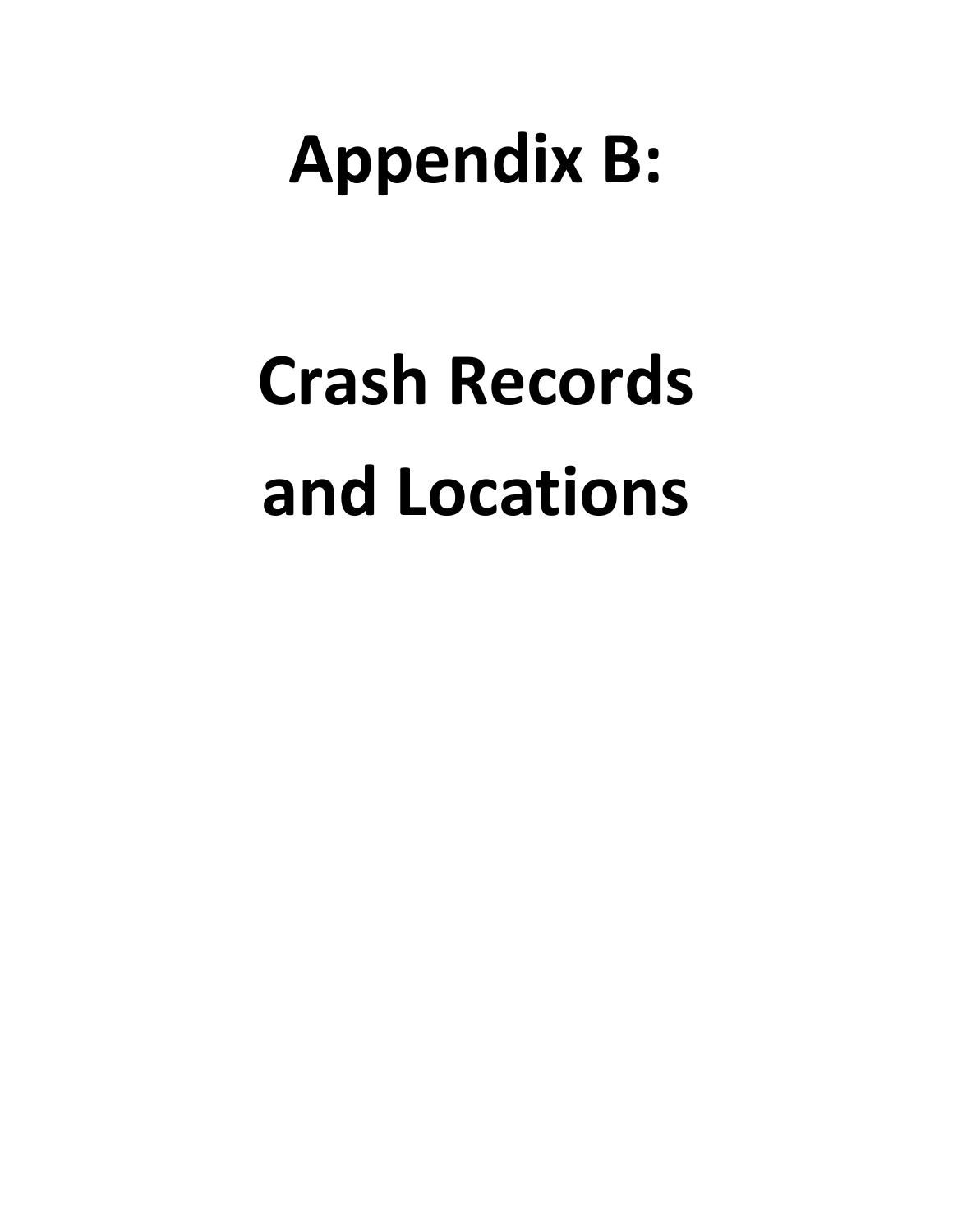|                                                    |                    |                         |                          |                      |                    |                              |                 | Avg           | <b>Critical</b> | Avg  | <b>Critical</b>                      |         |        | <b>Crashes</b> |       |             |       | Rates per HMVM            |            |                          |                | Critical   Critical              |
|----------------------------------------------------|--------------------|-------------------------|--------------------------|----------------------|--------------------|------------------------------|-----------------|---------------|-----------------|------|--------------------------------------|---------|--------|----------------|-------|-------------|-------|---------------------------|------------|--------------------------|----------------|----------------------------------|
| <b>SEGMENT</b>                                     | <b>BEGIN</b><br>МP | <b>END</b><br><b>MP</b> | <b>LENGTH</b><br>(miles) | <b>AADT</b><br>(vpd) | Number<br>of Lanes | Divided/<br><b>Undivided</b> | Rural/<br>Urban | Crash<br>Rate | Crash  <br>Rate | Rate | <b>Fatality   Fatality  </b><br>Rate | Fatal l | Injury | <b>PDO</b>     | Total | <b>HMVM</b> | Fatal | Injury                    | <b>PDO</b> | <b>Total</b>             | Rate<br>Factor | Crash Fatality<br>Rate<br>Factor |
| BARNWOOD DR TO COLLEGE PARK DR                     | 5.085              | 5.226                   | 0.141                    | 30,303               |                    | <b>Divided</b>               | Urban           | 427           | 683.78          | 1.4  | 26.18                                |         |        | 14             | 16    | 0.05        | 21.37 |                           |            | 21.37 299.23 341.98      | 0.50           | 0.82                             |
| ICOLLEGE PARK DR TO VILLA MADONNA DR               | 5.226              | 5.285                   | 0.059                    | 30,234               |                    | Divided                      | Urban           | 427           | 833.47          |      | 48.81                                |         |        |                |       | 0.02        | 0.00  |                           |            | 102.39   102.39   204.79 | 0.25           | 0.00                             |
| VILLA MADONNA DR TO THOMAS MORE PKWY/FRATERNITY CT |                    | $5.285$ 5.396           | 0.111                    | 30,864               |                    | <b>Divided</b>               | Urban           | 427           | 715.16          |      | 30.47                                |         |        | 26             | 29    | 0.04        | 0.00  |                           |            | 79.97 693.08 773.05      | 1.08           | 0.00                             |
| THOMAS MORE PKWY/FRATERNITY CT TO TOWN CENTER BLVD | 5.396              | 5.493                   | 0.097                    | 44,637               |                    | Divided                      | Urban           | 427           | 682.01          | 1.4  | 25.94                                |         |        | -48            | 50    | 0.05        | 0.00  |                           |            | 42.18 1012.42 1054.60    | 1.55           | 0.00                             |
| TOWN CENTER BLVD TO I-275 EASTBOUND RAMPS          |                    | $5.493$ 5.637           | 0.144                    | 44,414               |                    | <b>Divided</b>               | Urban           | 427           | 635.29          | 1.4  | 20.06                                |         |        | 66             |       | 0.07        | 0.00  | 128.51   942.43   1070.94 |            |                          | 1.69           | 0.00                             |
| <b>II-275 EASTBOUND RAMPS TO I-275 OVERPASS</b>    | 5.637              | 5.685                   | 0.048                    | 26,778               |                    | Divided                      | Urban           | 427           | 911.21          | 1.4  | 62.62                                |         |        |                |       | 0.01        | 0.00  |                           |            | 71.05   923.66   994.71  | 1.09           | 0.00                             |
| <b>TURKEYFOOT TOTAL</b>                            |                    | $5.085$ 5.685           | 0.600                    | 36,090               |                    | <b>Divided</b>               | Urban           | 427           | 538.42          | 1.4  | 9.77                                 |         | 18     | 169            | 188   | 0.24        | 4.22  |                           |            | 75.91 712.75 792.88      | 1.47           | 0.43                             |

## Critical Crash Rate Analysis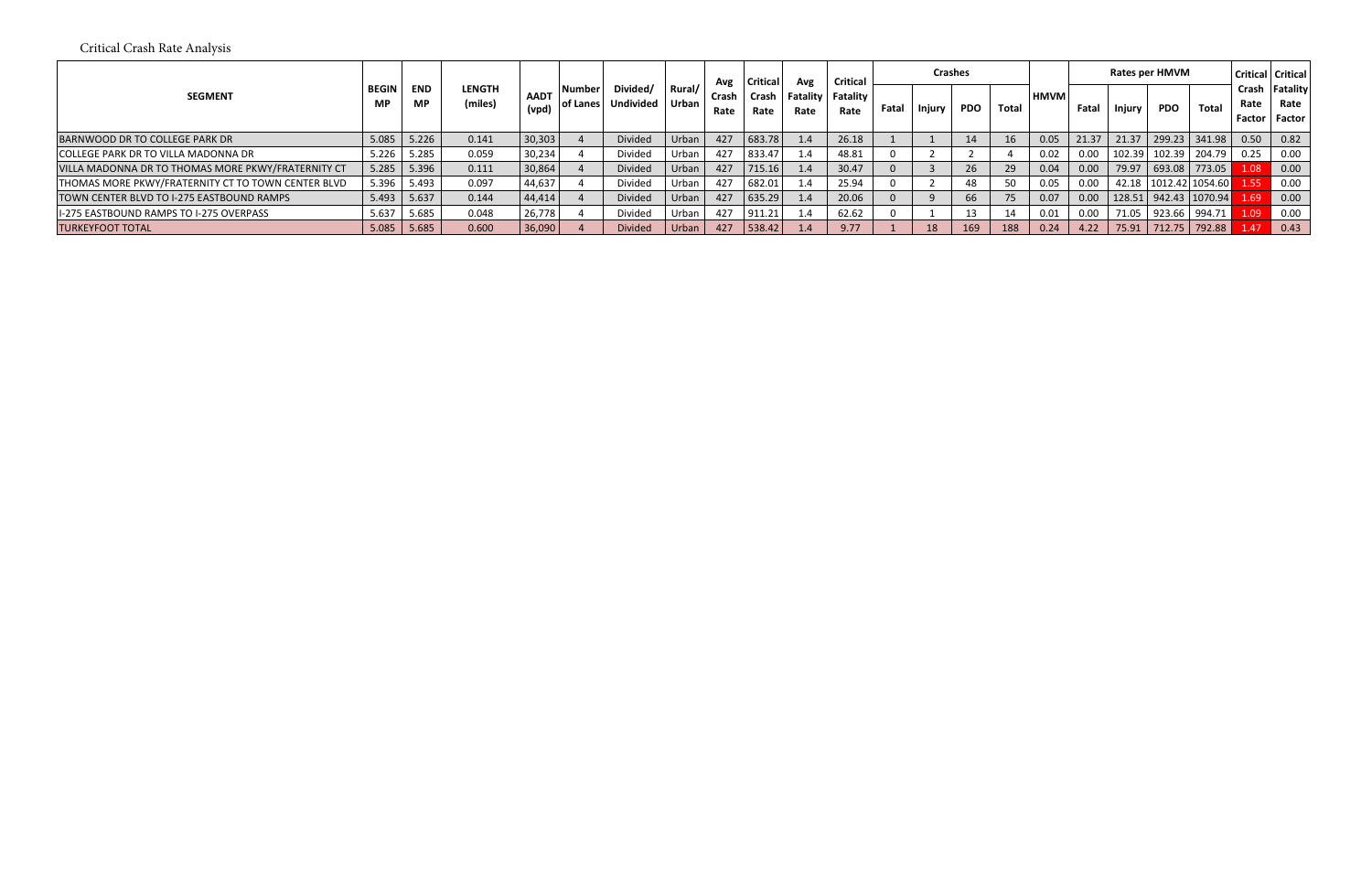| <b>CRASHES REPORTED</b> |
|-------------------------|
| PAGE 1 OF 6             |

| <b>MASTER FILE</b><br><b>NUMBER</b> | INVESTIGATING AGENCY<br><b>TURKEYFOOT ROAD (KY 1303)</b> | ROADWAY<br><b>NUMBER</b> | ROADWAY<br><b>NAME</b> | <b>MILEPOINT</b><br>DERIVED | COLLISION<br>DATE | COLLISION<br>TIME | INTERSECTION<br><b>ROADWAY#</b> | INTERSECTION ROADWAY NAME | <b>INTERSECTION</b><br><b>ROADWAY SF)</b> | <b>BETWEEN</b><br>STREET<br>ROADWAY #: | BETWEEN STREET ROADWAY NAME<br>#1 | BETWEEN<br>STREET SFX 1 | BETWEEN<br><b>STREETS</b><br>ROADWAY #2 | <b>BETWEEN STREET</b><br>ROADWAY NAME #2 | <b>BETWEEN</b><br>STREET<br>ROADWAY SFX 2 | UNITS<br>INVOLVED             | <b>MOTOR</b><br>VEHICLES<br>INVOLVED | KILLED                  | INJURED<br>WEATHER                | ROADWAY<br>CONDITION | HIT & RUN<br>INDICATOR | DIRECTIONAL ANALYSIS                                                                           | MANNER OF COLLISION       | ROADWAY CHARACTER               | LIGHT<br>CONDITION                | SECONDARY<br>COLLISION<br>INDICATOR |
|-------------------------------------|----------------------------------------------------------|--------------------------|------------------------|-----------------------------|-------------------|-------------------|---------------------------------|---------------------------|-------------------------------------------|----------------------------------------|-----------------------------------|-------------------------|-----------------------------------------|------------------------------------------|-------------------------------------------|-------------------------------|--------------------------------------|-------------------------|-----------------------------------|----------------------|------------------------|------------------------------------------------------------------------------------------------|---------------------------|---------------------------------|-----------------------------------|-------------------------------------|
| 71696758                            | LAKESIDE PK/CRESTVIEW HILLS PD                           | KY1303                   | <b>TURKEYFOOT</b>      | 5.083                       | 24-Nov-15         | 1843              |                                 |                           |                                           |                                        | <b>DUDLEY</b>                     | <b>RD</b>               |                                         | <b>BARNWOOD</b>                          | <b>DR</b>                                 |                               | -3                                   | $^{\circ}$              | CLEAR<br>$\overline{a}$           | <b>DRY</b>           |                        | REAR END IN TRAFFIC LANES BOTH VEHICLES MOVING                                                 | <b>REAR END</b>           | STRAIGHT & GRADE                | DARK-HWY NOT                      |                                     |
| 71552262                            | EDGEWOOD POLICE DEPARTMENT                               | KY1303                   | <b>TURKEYFOOT</b>      | 5.085                       | 5-Jan-15          | 1658              |                                 | BARNWOOD                  | <b>DR</b>                                 |                                        |                                   |                         |                                         |                                          |                                           | $\overline{\mathbf{3}}$       | $\overline{\mathbf{3}}$              | $\overline{0}$          | CLEAR<br>$\overline{0}$           | <b>DRY</b>           | N                      | OPPOSING LEFT TURN                                                                             | OPPOSING LEFT TURN        | STRAIGHT & LEVEL                | <b>LIGHTED</b><br>DAYLIGHT        |                                     |
| 71844089                            | EDGEWOOD POLICE DEPARTMENT                               | KY1303                   | TURKEYFOOT             | 5.085                       | 9-Sep-16          | 1646              |                                 | BARNWOOD                  | <b>DR</b>                                 |                                        |                                   |                         |                                         |                                          |                                           | 2                             | - 2                                  | $^{\circ}$              | CLEAR                             | <b>DRY</b>           |                        | REAR END - OTHER                                                                               | <b>REAR END</b>           | <b>STRAIGHT &amp; GRADE</b>     | DAYLIGHT                          |                                     |
| 71892014                            | EDGEWOOD POLICE DEPARTMENT                               | KY1303                   | TURKEYFOOT             | 5.085                       | 16-Nov-16         | 1057              |                                 | BARNWOOD                  | <b>DR</b>                                 |                                        |                                   |                         |                                         |                                          |                                           | $\overline{2}$                | $\overline{2}$                       | $^{\circ}$              | CLEAR                             | <b>DRY</b>           |                        | ANGLE COLLISION - ONE VEHICLE TURNING LEFT                                                     | ANGLE                     | <b>STRAIGHT &amp; GRADE</b>     | DAYLIGHT                          |                                     |
|                                     |                                                          |                          |                        |                             |                   |                   |                                 |                           |                                           |                                        |                                   |                         |                                         |                                          |                                           |                               |                                      |                         |                                   |                      |                        |                                                                                                |                           |                                 |                                   |                                     |
| 71756397                            | EDGEWOOD POLICE DEPARTMENT                               | KY1303                   | TURKEYFOOT             | 5.085                       | 7-Apr-16          | 1349              |                                 | BARNWOOD                  | <b>DR</b>                                 |                                        |                                   |                         |                                         |                                          |                                           | $\overline{\mathbf{3}}$       |                                      | $^{\circ}$              | CLOUDY                            | <b>DRY</b>           |                        | OPPOSING LEFT TURN                                                                             | OPPOSING LEFT TURN        | <b>STRAIGHT &amp; GRADE</b>     | DAYLIGHT                          |                                     |
| 71422476                            | LAKESIDE PK/CRESTVIEW HILLS PD                           | KY1303                   | TURKEYFOOT             | 5.086                       | 21-Feb-14         | 1620              |                                 |                           |                                           |                                        |                                   |                         |                                         |                                          |                                           | $\overline{\mathbf{3}}$       |                                      | $\mathbf{0}$            | CLEAR                             | <b>DRY</b>           |                        | REAR END IN TRAFFIC LANES BOTH VEHICLES MOVING                                                 | <b>REAR END</b>           | STRAIGHT & LEVEL                | DAYLIGHT                          |                                     |
| 71440407                            | LAKESIDE PK/CRESTVIEW HILLS PD                           | KY1303                   | <b>URKEYFOOT</b>       | 5.09                        | 14-Apr-14         | 1553              |                                 |                           |                                           |                                        |                                   |                         |                                         |                                          |                                           | $\overline{2}$                |                                      | $^{\circ}$              | CLEAR                             | WET                  |                        | REAR END IN TRAFFIC LANES BOTH VEHICLES MOVING                                                 | <b>REAR END</b>           | STRAIGHT & GRADE                | DAYLIGHT<br>DARK-HWY              |                                     |
| 71523070                            | EDGEWOOD POLICE DEPARTMENT                               | KY1303                   | TURKEYFOOT             | 5.093                       | 31-Oct-14         | 2213              |                                 | BARNWOOD                  | <b>DR</b>                                 |                                        |                                   |                         |                                         |                                          |                                           | $\overline{2}$                |                                      |                         | RAINING                           | WET                  |                        | ANGLE COLLISION - ONE VEHICLE TURNING RIGHT                                                    | ANGLE                     | <b>STRAIGHT &amp; GRADE</b>     | IGHTFD/O                          |                                     |
| 71664307                            | LAKESIDE PK/CRESTVIEW HILLS PD                           | KY1303                   | TURKEYFOOT             | 5.094                       | 23-Sep-15         | 1456              |                                 |                           |                                           |                                        |                                   |                         |                                         |                                          |                                           | <sup>2</sup>                  |                                      | $\mathbf{0}$            | CLEAR                             | DRY                  |                        | REAR END IN TRAFFIC LANES BOTH VEHICLES MOVING                                                 | <b>REAR END</b>           | STRAIGHT & GRADE                | DAYLIGHT                          |                                     |
| 71579671                            | EDGEWOOD POLICE DEPARTMENT                               | KY1303                   | TURKEYFOOT             | 5.1                         | 9-Mar-15          | 1215              |                                 |                           |                                           |                                        | <b>COLLEGE PARK</b>               | DR.                     |                                         | BARNWOOD                                 | DR                                        | $\overline{2}$                |                                      | $\mathbf{0}$            | CLOUDY                            | DRY                  |                        | REAR END IN TRAFFIC ONE VEHICLE STOPPED                                                        | <b>REAR END</b>           | <b>STRAIGHT &amp; GRADE</b>     | DAYLIGHT                          |                                     |
| 71416176                            | LAKESIDE PK/CRESTVIEW HILLS PD                           | KY1303                   | TURKEYFOOT             | 5.142                       | 11-Feb-14         | 214               |                                 |                           |                                           |                                        |                                   |                         |                                         |                                          |                                           | <sup>1</sup>                  |                                      | $\mathbf{0}$            | CLEAR                             | DRY                  |                        | COLLISION WITH FIXED OBJECT NON - INTERSECTION -<br>FIRST EVENT COLLISION 09 - 32 EXCLUDING 16 | SINGLE VEHICLE            | <b>STRAIGHT &amp; GRADE</b>     | DARK-HWY<br>LIGHTED/O             |                                     |
| 71538427                            | LAKESIDE PK/CRESTVIEW HILLS PD                           | KY1303                   | TURKEYFOOT             | 5.147                       | 1-Dec-14          | 846               |                                 |                           |                                           |                                        |                                   |                         |                                         |                                          |                                           | $\overline{2}$                |                                      | $\mathbf{0}$            | RAINING                           | WET                  | N.                     | REAR END IN TRAFFIC LANES BOTH VEHICLES MOVING                                                 | <b>REAR END</b>           | STRAIGHT & LEVEL                | DAYLIGHT                          | N                                   |
| 71530057                            | LAKESIDE PK/CRESTVIEW HILLS PD                           | KY1303                   | TURKEYFOOT             | 5.155                       | 14-Nov-14         | 835               |                                 |                           |                                           |                                        |                                   |                         |                                         |                                          |                                           | 2<br>$\overline{\phantom{a}}$ |                                      | $\Omega$                | CLEAR                             | DRY                  | N                      | REAR END IN TRAFFIC LANES BOTH VEHICLES MOVING                                                 | <b>REAR END</b>           | <b>STRAIGHT &amp; GRADE</b>     | DAYLIGHT                          | N                                   |
| 71610777                            | EDGEWOOD POLICE DEPARTMENT                               | KY1303                   | TURKEYFOOT             | 5.161                       | 25-May-15         | 715               |                                 |                           |                                           |                                        | <b>COLLEGE PARK</b>               | DR                      |                                         | BARNWOOD                                 | DR                                        | $\overline{1}$                |                                      | $\mathbf{0}$            | CLOUDY                            | DRY                  |                        | COLLISION WITH ANIMAL                                                                          | SINGLE VEHICLE            | <b>CURVE &amp; GRADE</b>        | DAYLIGHT                          |                                     |
| 71795851                            | LAKESIDE PK/CRESTVIEW HILLS PD                           | KY1303                   | TURKEYFOOT             | 5.198                       | 28-Jun-16         | 1720              |                                 |                           |                                           |                                        |                                   |                         |                                         |                                          |                                           | $\overline{\mathbf{3}}$       |                                      | $\mathbf 0$             | CLEAR                             | <b>DRY</b>           |                        | REAR END IN TRAFFIC ONE VEHICLE STOPPED                                                        | <b>REAR END</b>           | <b>STRAIGHT &amp; GRADE</b>     | DAYLIGHT                          |                                     |
| 71583794                            | KENTON COUNTY POLICE DEPT.                               | KY1303                   | TURKEYFOOT             | 5.2                         | 9-Mar-15          | 704               |                                 |                           |                                           |                                        | <b>COLLEGE PARK</b>               | <b>DR</b>               |                                         | BARNWOOD                                 | <b>DR</b>                                 | $\overline{\mathbf{3}}$       |                                      | $\overline{1}$          | CLOUDY<br>$\overline{2}$          | <b>DRY</b>           |                        | COLLISION WITH FIXED OBJECT NON - INTERSECTION<br>FIRST EVENT COLLISION 09 - 32 EXCLUDING 16   | ANGLE                     | <b>STRAIGHT &amp; GRADE</b>     | DARK-HWY NO<br>LIGHTED            |                                     |
| 71580400                            | LAKESIDE PK/CRESTVIEW HILLS PD                           | KY1303                   | TURKEYFOOT             | 5.222                       | 10-Mar-15         | 1650              |                                 |                           |                                           |                                        |                                   |                         |                                         |                                          |                                           | 2                             | $\overline{2}$                       | $\overline{0}$          | RAINING<br>$\overline{0}$         | WET                  |                        | REAR END IN TRAFFIC ONE VEHICLE STOPPED                                                        | <b>REAR END</b>           | <b>CURVE &amp; GRADE</b>        | DAYLIGHT                          |                                     |
| 71878944                            | LAKESIDE PK/CRESTVIEW HILLS PD                           | KY1303                   | TURKEYFOOT             | 5.226                       | 27-Oct-16         | 1446              |                                 |                           |                                           |                                        |                                   |                         |                                         |                                          |                                           | $\overline{2}$                | $\overline{2}$                       | $\overline{0}$          | CLEAR                             | <b>DRY</b>           |                        | OTHER ROADWAY OR MID-BLOCK COLLISION                                                           | OPPOSING LEFT TURN        | <b>STRAIGHT &amp; GRADE</b>     | DAYLIGHT                          |                                     |
| 71768311                            | LAKESIDE PK/CRESTVIEW HILLS PD                           | KY1303                   | TURKEYFOOT             | 5.226                       | 30-Apr-16         | 955               |                                 | <b>COLLEGE PARK</b>       | <b>DR</b>                                 |                                        |                                   |                         |                                         |                                          |                                           | 2                             | 2                                    | $\overline{0}$          | CLOUDY                            | DRY                  |                        | ANGLE COLLISION - ONE VEHICLE TURNING LEFT                                                     | ANGLE                     | <b>CURVE &amp; GRADE</b>        | DAYLIGHT                          |                                     |
| 71803577                            | LAKESIDE PK/CRESTVIEW HILLS PD                           | KY1303                   | TURKEYFOOT             | 5.278                       | 11-Jul-16         | 1654              |                                 |                           |                                           |                                        |                                   |                         |                                         |                                          |                                           | 2                             | 2                                    | $\overline{0}$          | $\overline{0}$<br>CLEAR           | <b>DRY</b>           |                        | REAR END IN TRAFFIC ONE VEHICLE STOPPED                                                        | <b>REAR END</b>           | STRAIGHT & GRADE                | DAYLIGHT                          |                                     |
| 71477489                            | LAKESIDE PK/CRESTVIEW HILLS PD                           | KY1303                   | TURKEYFOOT             | 5.284                       | 15-Jul-14         | 1720              |                                 | VILLA MADONNA             | DR                                        |                                        |                                   |                         |                                         |                                          |                                           | 2                             | 2                                    | $^{\circ}$              | $\overline{0}$<br>CLEAR           | <b>DRY</b>           |                        | OPPOSING LEFT TURN                                                                             | OPPOSING LEFT TURN        | STRAIGHT & GRADE                | DAYLIGHT                          |                                     |
|                                     | LAKESIDE PK/CRESTVIEW HILLS PD                           | KY1303                   | TURKEYFOOT             | 5.285                       | 23-Jan-14         | 943               |                                 | VILLA MADONNA             | DR                                        |                                        |                                   |                         |                                         |                                          |                                           | $\overline{2}$                | $\overline{2}$                       | $\overline{0}$          | CLOUDY<br>2                       | WET                  | N                      | OPPOSING LEFT TURN                                                                             | OPPOSING LEFT TURN        | <b>STRAIGHT &amp; GRADE</b>     | DAYLIGHT                          |                                     |
| 71409341                            |                                                          |                          |                        |                             |                   |                   |                                 |                           |                                           |                                        |                                   |                         |                                         |                                          |                                           |                               |                                      |                         |                                   |                      |                        |                                                                                                |                           |                                 |                                   |                                     |
| 71414310                            | LAKESIDE PK/CRESTVIEW HILLS PD                           | KY1303                   | TURKEYFOOT             | 5.285                       | 7-Feb-14          | 754               |                                 | VILLA MADONNA             | DR                                        |                                        |                                   |                         |                                         |                                          |                                           | $\overline{2}$                | $\overline{2}$                       | $\overline{0}$          | $\overline{\mathbf{0}}$<br>CLEAR  | DRY                  |                        | ANGLE COLLISION - ONE VEHICLE TURNING LEFT                                                     | ANGLE                     | <b>STRAIGHT &amp; GRADE</b>     | DAYLIGHT<br>DARK-HWY              |                                     |
| 71422480                            | LAKESIDE PK/CRESTVIEW HILLS PD                           | KY1303                   | TURKEYFOOT             | 5.285                       | 23-Feb-14         | 1915              |                                 |                           |                                           |                                        |                                   |                         |                                         |                                          |                                           | $\overline{2}$                | $\overline{2}$                       | $\overline{0}$          | $\overline{0}$<br>CLOUDY          | DRY                  |                        | 1 VEHICLE ENTERING/LEAVING ENTRANCE                                                            | ANGLE                     | <b>STRAIGHT &amp; GRADE</b>     | LIGHTED/ON                        |                                     |
| 71530919                            | LAKESIDE PK/CRESTVIEW HILLS PD                           | KY1303                   | TURKEYFOOT             | 5.285                       | 17-Nov-14         | 955               |                                 | VILLA MADONNA             | DR                                        |                                        |                                   |                         |                                         |                                          |                                           | $\overline{2}$                | $\overline{2}$                       | $\overline{0}$          | CLOUDY<br>$\mathbf{0}$            | SNOW/SLUSH           |                        | OPPOSING LEFT TURN                                                                             | OPPOSING LEFT TURN        | <b>STRAIGHT &amp; HILLCREST</b> | DAYLIGHT                          |                                     |
| 71602053                            | LAKESIDE PK/CRESTVIEW HILLS PD                           | KY1303                   | TURKEYFOOT             | 5.285                       | 4-May-15          | 804               |                                 |                           |                                           |                                        |                                   |                         |                                         |                                          |                                           | $\overline{2}$                | $\overline{2}$                       | $\overline{0}$          | CLEAR<br>$\mathbf{0}$             | <b>DRY</b>           |                        | OTHER ROADWAY OR MID-BLOCK COLLISION                                                           | OPPOSING LEFT TURN        | STRAIGHT & GRADE                | DAYLIGHT                          |                                     |
| 71755264                            | LAKESIDE PK/CRESTVIEW HILLS PD                           | KY1303                   | TURKEYFOOT             | 5.285                       | 1-Apr-16          | 1717              |                                 |                           |                                           |                                        |                                   |                         |                                         |                                          |                                           | $\overline{2}$                | $\overline{2}$                       | $^{\circ}$              | CLEAR                             | <b>DRY</b>           |                        | 1 VEHICLE ENTERING/LEAVING ENTRANCE                                                            | ANGLE                     | <b>STRAIGHT &amp; GRADE</b>     | DAYLIGHT                          |                                     |
| 71866490                            | LAKESIDE PK/CRESTVIEW HILLS PD                           | KY1303                   | <b>TURKEYFOOT</b>      | 5.285                       | 5-Oct-16          | 1613              |                                 |                           |                                           |                                        |                                   |                         |                                         |                                          |                                           | $\overline{2}$                | - 2                                  | $^{\circ}$              | CLEAR                             | <b>DRY</b>           |                        | 1 VEHICLE ENTERING/LEAVING ENTRANCE                                                            | ANGLE                     | <b>STRAIGHT &amp; GRADE</b>     | DAYLIGHT                          |                                     |
| 71778337                            | LAKESIDE PK/CRESTVIEW HILLS PD                           | KY1303                   | <b>TURKEYFOOT</b>      | 5.285                       | 24-May-16         | 1718              |                                 |                           |                                           |                                        |                                   |                         |                                         |                                          |                                           | - 2                           |                                      | $^{\circ}$              | CLEAR                             | <b>DRY</b>           |                        | OTHER ROADWAY OR MID-BLOCK COLLISION                                                           | OPPOSING LEFT TURN        | <b>STRAIGHT &amp; GRADE</b>     | DAYLIGHT                          |                                     |
| 71809435                            | LAKESIDE PK/CRESTVIEW HILLS PD                           | KY1303                   | <b>TURKEYFOOT</b>      | 5.285                       | 22-Jul-16         | 1343              |                                 |                           |                                           |                                        |                                   |                         |                                         |                                          |                                           | $\overline{2}$<br>- 2         |                                      | $\Omega$                | CLOUDY                            | <b>DRY</b>           |                        | OTHER ROADWAY OR MID-BLOCK COLLISION                                                           | <b>OPPOSING LEFT TURN</b> | <b>STRAIGHT &amp; GRADE</b>     | DAYLIGHT                          |                                     |
| 71406789                            | LAKESIDE PK/CRESTVIEW HILLS PD                           | KY1303                   | <b>TURKEYFOOT</b>      | 5.294                       | 21-Jan-14         | 653               |                                 |                           |                                           |                                        |                                   |                         |                                         |                                          |                                           | $\overline{2}$                | 2                                    | $\mathbf{0}$            | SNOWING                           | SNOW/SLUSH           |                        | HEAD-ON COLLISION                                                                              | <b>HEAD ON</b>            | STRAIGHT & GRADE                | DARK-HWY<br>IGHTED/O              |                                     |
| 71445778                            | LAKESIDE PK/CRESTVIEW HILLS PD                           | KY1303                   | <b>TURKEYFOOT</b>      | 5.297                       | 25-Apr-14         | 1453              |                                 |                           |                                           |                                        | VILLA MADONNA                     | DR                      |                                         | <b>THOMAS MORE</b>                       | PKWY                                      | $\overline{2}$                | 2                                    |                         | CLOUDY                            | <b>DRY</b>           |                        | REAR END IN TRAFFIC ONE VEHICLE STOPPED                                                        | <b>REAR END</b>           | STRAIGHT & GRADE                | DAYLIGHT                          |                                     |
| 71903849                            | LAKESIDE PK/CRESTVIEW HILLS PD                           | KY1303                   | <b>URKEYFOOT</b>       | 5.297                       | 29-Nov-16         | 825               |                                 |                           |                                           |                                        |                                   |                         |                                         |                                          |                                           |                               |                                      |                         | CLOUDY                            | WET                  |                        | REAR END IN TRAFFIC ONE VEHICLE STOPPED                                                        | <b>REAR END</b>           | STRAIGHT & GRADE                | DAYLIGHT                          |                                     |
| 71764045                            | LAKESIDE PK/CRESTVIEW HILLS PD                           | KY130                    | <b>URKEYFOOT</b>       | 5.298                       | 24-Apr-16         | 600               |                                 |                           |                                           |                                        |                                   |                         |                                         |                                          |                                           |                               |                                      |                         | CLEAR                             | <b>DRY</b>           |                        | COLLISION WITH FIXED OBJECT NON - INTERSECTION -<br>FIRST EVENT COLLISION 09 - 32 EXCLUDING 16 | SINGLE VEHICLE            | <b>STRAIGHT &amp; GRADE</b>     | DARK-HWY<br>IGHTFD/C              |                                     |
| 71778329                            | LAKESIDE PK/CRESTVIEW HILLS PD                           | KY1303                   | TURKEYFOOT             | 5.308                       | 19-May-16         | 1810              |                                 |                           |                                           |                                        |                                   |                         |                                         |                                          |                                           | $\overline{2}$                |                                      | $\mathbf 0$             | CLEAR                             | DRY                  |                        | REAR END IN TRAFFIC ONE VEHICLE STOPPED                                                        | <b>REAR END</b>           | <b>STRAIGHT &amp; GRADE</b>     | DAYLIGHT                          |                                     |
| 71780544                            | LAKESIDE PK/CRESTVIEW HILLS PD                           | KY1303                   | TURKEYFOOT             | 5.347                       | 27-May-16         | 1056              |                                 |                           |                                           |                                        | VILLA MADONNA                     | DR.                     |                                         | THOMAS MORE                              | PKWY                                      |                               | $\overline{\mathbf{3}}$              | $\mathbf 0$             | CLEAR                             | DRY                  |                        | REAR END IN TRAFFIC LANES BOTH VEHICLES MOVING                                                 | <b>REAR END</b>           | <b>STRAIGHT &amp; GRADE</b>     | DAYLIGHT                          |                                     |
| 71423145                            | LAKESIDE PK/CRESTVIEW HILLS PD                           | KY1303                   | TURKEYFOOT             | 5.366                       | 20-Feb-14         | 1721              |                                 |                           |                                           |                                        |                                   |                         |                                         |                                          |                                           | $\overline{2}$                | $\overline{2}$                       | $\overline{0}$          | $\overline{\mathbf{0}}$<br>CLOUDY | WET                  | N                      | COLLISION WITH FIXED OBJECT NON - INTERSECTION -                                               | SIDESWIPE-SAME DIRECTION  | <b>STRAIGHT &amp; GRADE</b>     | DAYLIGHT                          |                                     |
| 71412433                            | LAKESIDE PK/CRESTVIEW HILLS PD                           | KY1303                   | TURKEYFOOT             | 5.368                       | 30-Jan-14         | 1924              |                                 |                           |                                           |                                        |                                   |                         |                                         |                                          |                                           | $\overline{2}$                | $\overline{2}$                       | $\overline{0}$          | CLEAR<br>$\overline{\mathbf{0}}$  | DRY                  | N                      | FIRST EVENT COLLISION 09 - 32 EXCLUDING 1<br>SIDESWIPE COLLISION - SAME DIRECTION              | SIDESWIPE-SAME DIRECTION  | STRAIGHT & LEVEL                | DARK-HWY NOT                      | N                                   |
|                                     | LAKESIDE PK/CRESTVIEW HILLS PD                           | KY1303                   | TURKEYFOOT             | 5.383                       |                   | 1451              |                                 |                           |                                           |                                        |                                   |                         |                                         |                                          |                                           | $\overline{2}$                | $\overline{2}$                       | $\overline{0}$          | CLEAR<br>$\overline{\mathbf{0}}$  | DRY                  | N                      | OTHER ROADWAY OR MID-BLOCK COLLISION                                                           | <b>REAR END</b>           |                                 | LIGHTED<br>DAYLIGHT               | N                                   |
| 71464975                            |                                                          |                          |                        |                             | 13-Jun-14         |                   |                                 |                           |                                           |                                        |                                   |                         |                                         |                                          |                                           |                               |                                      |                         |                                   |                      |                        |                                                                                                |                           | STRAIGHT & LEVEL                | DARK-HWY                          |                                     |
| 71711249                            | ERLANGER POLICE DEPARTMENT                               | KY1303                   | TURKEYFOOT             | 5.385                       | 24-Dec-15         | 1820              |                                 |                           |                                           |                                        |                                   |                         |                                         |                                          |                                           | $\overline{2}$                | $\overline{2}$                       | $\overline{0}$          | CLEAR<br>$\overline{\mathbf{0}}$  | DRY                  | N                      | REAR END IN TRAFFIC LANES BOTH VEHICLES MOVING                                                 | <b>REAR END</b>           | <b>CURVE &amp; GRADE</b>        | LIGHTED/ON                        | N                                   |
|                                     | 71813400 LAKESIDE PK/CRESTVIEW HILLS PD                  | KY1303                   | TURKEYFOOT             | 5.385                       | 25-Jul-16         | 1611              |                                 |                           |                                           |                                        |                                   |                         |                                         |                                          |                                           | $\overline{2}$                | $\overline{2}$                       | $\overline{0}$          | CLOUDY<br>$\overline{0}$          | <b>DRY</b>           | N                      | REAR END IN TRAFFIC ONE VEHICLE STOPPED                                                        | <b>REAR END</b>           | STRAIGHT & HILLCREST            | DAYLIGHT                          | N                                   |
| 71570567                            | LAKESIDE PK/CRESTVIEW HILLS PD                           | KY1303                   | TURKEYFOOT             | 5.386                       | 16-Feb-15         | 1725              |                                 |                           |                                           |                                        |                                   |                         |                                         |                                          |                                           | $\overline{2}$                | $\overline{2}$                       | $\overline{0}$          | SNOWING<br>$\overline{0}$         | SNOW/SLUSH           | N                      | REAR END IN TRAFFIC ONE VEHICLE STOPPED                                                        | <b>REAR END</b>           | <b>STRAIGHT &amp; GRADE</b>     | DAYLIGHT                          |                                     |
| 71514563                            | LAKESIDE PK/CRESTVIEW HILLS PD                           | KY1303                   | TURKEYFOOT             | 5.387                       | 13-Oct-14         | 1822              |                                 | <b>THOMAS MORE</b>        | PKWY                                      |                                        |                                   |                         |                                         |                                          |                                           | $\overline{2}$                | $\overline{2}$                       | $\overline{0}$          | CLOUDY<br>$\overline{0}$          | <b>DRY</b>           | N                      | <b>REAR END - OTHER</b>                                                                        | <b>REAR END</b>           | <b>STRAIGHT &amp; GRADE</b>     | DAYLIGHT                          |                                     |
| 71509836                            | LAKESIDE PK/CRESTVIEW HILLS PD                           | KY1303                   | TURKEYFOOT             | 5.389                       | 1-Oct-14          | 850               |                                 |                           |                                           |                                        |                                   |                         |                                         |                                          |                                           | $\overline{2}$                | 2                                    | $\overline{0}$          | CLEAR<br>$\overline{0}$           | DRY                  |                        | REAR END IN TRAFFIC LANES BOTH VEHICLES MOVING                                                 | <b>REAR END</b>           | STRAIGHT & LEVEL                | DAYLIGHT                          |                                     |
| 71808551                            | LAKESIDE PK/CRESTVIEW HILLS PD                           | KY1303                   | TURKEYFOOT             | 5.391                       | 18-Jul-16         | 1631              |                                 |                           |                                           |                                        |                                   |                         |                                         |                                          |                                           | $\overline{2}$                | 2                                    | $\overline{0}$          | CLEAR<br>$\overline{0}$           | DRY                  | N                      | OTHER ROADWAY OR MID-BLOCK COLLISION                                                           | <b>REAR END</b>           | <b>CURVE &amp; GRADE</b>        | DAYLIGHT                          |                                     |
| 71671766                            | LAKESIDE PK/CRESTVIEW HILLS PD                           | KY1303                   | TURKEYFOOT             | 5.393                       | 8-Oct-15          | 1619              |                                 |                           |                                           |                                        |                                   |                         |                                         |                                          |                                           | $\overline{2}$                | $\overline{2}$                       | $\overline{0}$          | CLEAR<br>$\overline{0}$           | DRY                  | N                      | REAR END IN TRAFFIC LANES BOTH VEHICLES MOVING                                                 | <b>REAR END</b>           | STRAIGHT & LEVEL                | DAYLIGHT                          |                                     |
| 71436498                            | LAKESIDE PK/CRESTVIEW HILLS PD                           | KY1303                   | TURKEYFOOT             | 5.394                       | 1-Apr-14          | 1646              |                                 |                           |                                           |                                        |                                   |                         |                                         |                                          |                                           | $\overline{2}$                | $\overline{2}$                       | $\overline{0}$          | $\overline{\mathbf{0}}$<br>CLEAR  | DRY                  | N                      | REAR END IN TRAFFIC LANES BOTH VEHICLES MOVING                                                 | <b>REAR END</b>           | STRAIGHT & LEVEL                | DAYLIGHT                          | N                                   |
| 71891997                            | LAKESIDE PK/CRESTVIEW HILLS PD                           | KY1303                   | TURKEYFOOT             | 5.394                       | 14-Nov-16         | 1842              |                                 | <b>THOMAS MORE</b>        | PKWY                                      |                                        |                                   |                         |                                         |                                          |                                           | $\overline{2}$                | $\overline{2}$                       | $\overline{0}$          | $\overline{0}$<br>CLEAR           | DRY                  | N                      | REAR END - OTHER                                                                               | <b>REAR END</b>           | <b>STRAIGHT &amp; GRADE</b>     | DUSK                              | N                                   |
| 71543867                            | LAKESIDE PK/CRESTVIEW HILLS PD                           | KY1303                   | TURKEYFOOT             | 5.395                       | 15-Dec-14         | 1917              |                                 |                           |                                           |                                        |                                   |                         |                                         |                                          |                                           | $\overline{2}$                | 2                                    | $\overline{0}$          | $\overline{0}$<br>CLEAR           | DRY                  | N                      | REAR END IN TRAFFIC LANES BOTH VEHICLES MOVING                                                 | <b>REAR END</b>           | <b>STRAIGHT &amp; GRADE</b>     | DUSK                              | N                                   |
| 71646287                            | LAKESIDE PK/CRESTVIEW HILLS PD                           | KY1303                   | TURKEYFOOT             | 5.395                       | 14-Aug-15         | 1143              |                                 |                           |                                           |                                        |                                   |                         |                                         |                                          |                                           | $\overline{2}$                | $\overline{2}$                       | $\overline{0}$          | CLOUDY<br>$\overline{\mathbf{0}}$ | DRY                  | N                      | REAR END IN TRAFFIC LANES BOTH VEHICLES MOVING                                                 | <b>REAR END</b>           | STRAIGHT & LEVEL                | DAYLIGHT                          | N                                   |
| 71445781                            | LAKESIDE PK/CRESTVIEW HILLS PD                           | KY1303                   | TURKEYFOOT             | 5.396                       | 25-Apr-14         | 1735              |                                 |                           |                                           |                                        |                                   |                         |                                         |                                          |                                           | $\overline{2}$                | $\overline{2}$                       | $\overline{0}$          | CLEAR<br>$\overline{0}$           | DRY                  | N                      | REAR END IN TRAFFIC LANES BOTH VEHICLES MOVING                                                 | <b>REAR END</b>           | STRAIGHT & HILLCREST            | DAYLIGHT                          | N                                   |
| 71523515                            | LAKESIDE PK/CRESTVIEW HILLS PD                           | KY1303                   | TURKEYFOOT             | 5.396                       | 1-Nov-14          | 2343              |                                 | THOMAS MORE               | PKWY                                      |                                        |                                   |                         |                                         |                                          |                                           | $\overline{2}$                | $\overline{2}$                       | $\overline{0}$          | CLOUDY<br>$\overline{0}$          | DRY                  | N                      | OPPOSING LEFT TURN                                                                             | OPPOSING LEFT TURN        | <b>STRAIGHT &amp; GRADE</b>     | DARK-HWY                          |                                     |
| 71572890                            | LAKESIDE PK/CRESTVIEW HILLS PD                           | KY1303                   | TURKEYFOOT             | 5.396                       | 23-Feb-15         | 2021              |                                 | <b>THOMAS MORE</b>        | PKWY                                      |                                        |                                   |                         |                                         |                                          |                                           | $\overline{2}$                | $\overline{2}$                       | $\overline{0}$          | CLOUDY<br>$\overline{0}$          | <b>DRY</b>           | N                      | OPPOSING LEFT TURN                                                                             | OPPOSING LEFT TURN        | <b>STRAIGHT &amp; GRADE</b>     | <b>IIGHTFD/OI</b><br>DARK-HWY NOT |                                     |
| 71616917                            | LAKESIDE PK/CRESTVIEW HILLS PD                           | KY1303                   | TURKEYFOOT             | 5.396                       | 5-Jun-15          | 2153              |                                 | THOMAS MORE               | PKWY                                      |                                        |                                   |                         |                                         |                                          |                                           | 2                             | 2                                    | $\overline{0}$          | RAINING<br>$\Omega$               | WET                  | N                      | REAR END - OTHER                                                                               | <b>REAR END</b>           | STRAIGHT & GRADE                | LIGHTED<br>DARK-HWY NOT           |                                     |
| 71625613                            | LAKESIDE PK/CRESTVIEW HILLS PD                           | KY1303                   | TURKEYFOOT             | 5.396                       | 26-Jun-15         | 1230              |                                 |                           |                                           |                                        |                                   |                         |                                         |                                          |                                           | 2                             | 2                                    | $\overline{0}$          | CLEAR                             | <b>DRY</b>           |                        | SIDESWIPE COLLISION - SAME DIRECTION                                                           | SIDESWIPE-SAME DIRECTION  | CURVE & LEVEL                   | LIGHTED<br>DAYLIGHT               |                                     |
|                                     | 71651124 LAKESIDE PK/CRESTVIEW HILLS PD                  |                          | TURKEYFOOT             |                             |                   | 1204              |                                 |                           |                                           |                                        |                                   |                         |                                         |                                          |                                           | $\overline{2}$                | 2                                    | $\overline{\mathbf{0}}$ | CLOUDY<br>$\overline{0}$          | DRY                  | N                      | OTHER ROADWAY OR MID-BLOCK COLLISION                                                           | <b>REAR END</b>           | STRAIGHT & LEVEL                | DAYLIGHT                          |                                     |
|                                     |                                                          | KY1303                   |                        | 5.396                       | 26-Aug-15         |                   |                                 |                           |                                           |                                        |                                   |                         |                                         |                                          |                                           |                               |                                      |                         |                                   |                      |                        |                                                                                                |                           |                                 |                                   |                                     |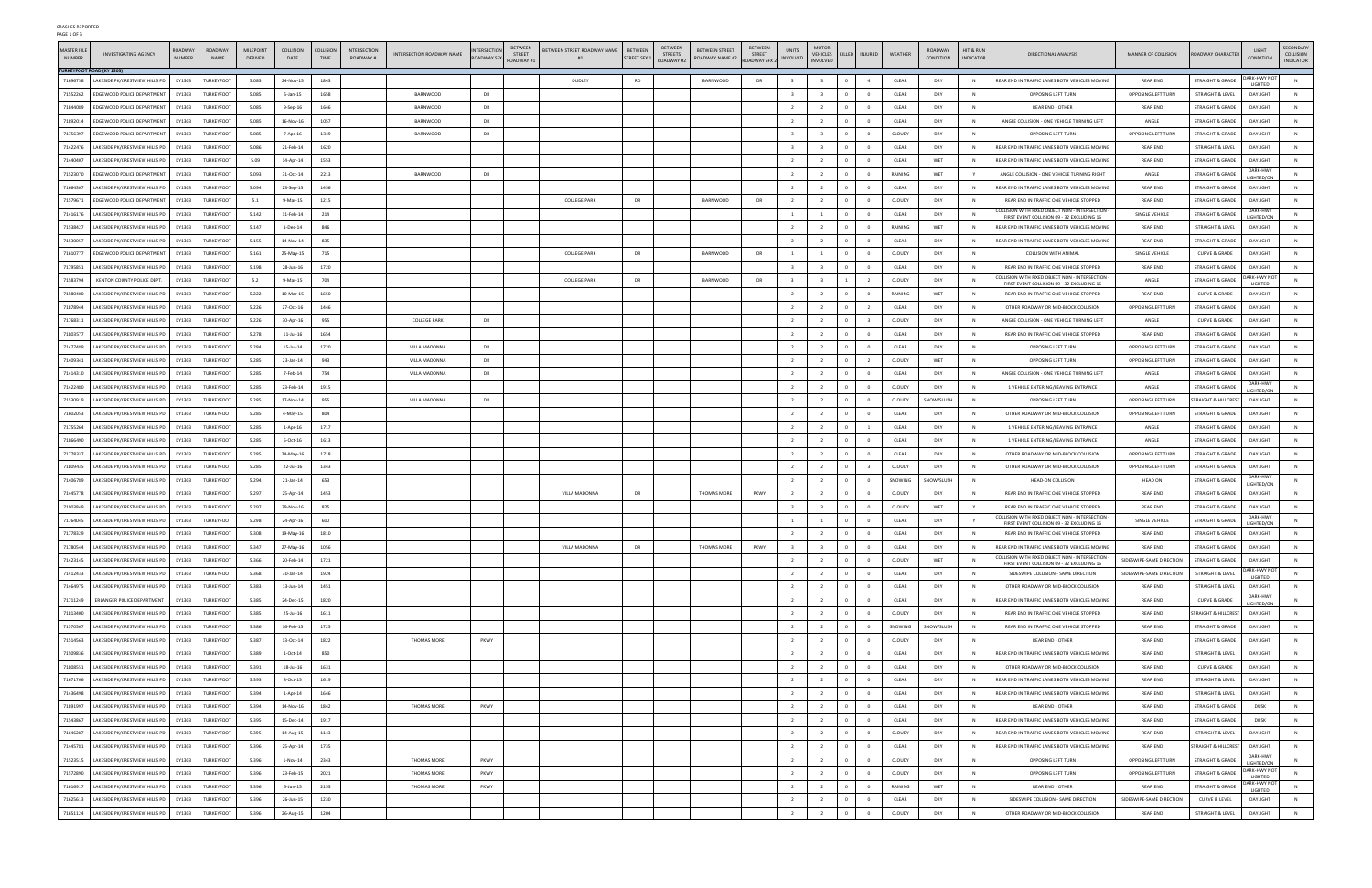| <b>CRASHES REPORTED</b> |
|-------------------------|
| PAGE 2 OF 6             |

| <b>MASTER FIL</b><br><b>NUMBER</b> | <b>INVESTIGATING AGENCY</b>    | <b>OADWAY</b><br><b>NUMBER</b> | ROADWAY<br><b>NAME</b> | MILEPOINT<br><b>DERIVED</b> | COLLISION<br>DATE | COLLISION<br><b>TIME</b> | <b>INTERSECTION</b><br>ROADWAY# | INTERSECTION ROADWAY NAME  | <b>BETWEEN</b><br>NTERSECTION<br>STREET<br><b>ROADWAY SEX</b><br>ROADWAY #1 | BETWEEN STREET ROADWAY NAME<br>#1 | <b>BETWEEN</b><br>STREET SFX 1 | <b>BETWEEN</b><br><b>BETWEEN STREET</b><br><b>STREETS</b><br>ROADWAY NAME #2<br>ROADWAY #2 | <b>BETWEEN</b><br>STREET<br>ROADWAY SFX 2 | UNITS<br>INVOLVED       | MOTO<br>VEHICLES<br>INVOLVED | KILLED INJURED                        | WEATHER       | <b>ROADWAY</b><br>CONDITION | HIT & RUN<br><b>INDICATOR</b> | DIRECTIONAL ANALYSIS                           | MANNER OF COLLISION      | <b>ROADWAY CHARACTER</b>        | <b>LIGHT</b><br>CONDITION | SECONDARY<br>COLLISION<br>INDICATOR |
|------------------------------------|--------------------------------|--------------------------------|------------------------|-----------------------------|-------------------|--------------------------|---------------------------------|----------------------------|-----------------------------------------------------------------------------|-----------------------------------|--------------------------------|--------------------------------------------------------------------------------------------|-------------------------------------------|-------------------------|------------------------------|---------------------------------------|---------------|-----------------------------|-------------------------------|------------------------------------------------|--------------------------|---------------------------------|---------------------------|-------------------------------------|
| 71677982                           | LAKESIDE PK/CRESTVIEW HILLS PD | KY1303                         | <b>TURKEYFOOT</b>      | 5.396                       | 21-Oct-15         | 1602                     |                                 | <b>THOMAS MORE</b>         | <b>PKWY</b>                                                                 |                                   |                                |                                                                                            |                                           |                         | -3                           | $\mathbf{0}$                          | CLEAR         | DRY                         | N                             | SIDESWIPE-SAME DIRECTION                       | SIDESWIPE-SAME DIRECTION | <b>CURVE &amp; GRADE</b>        | DAYLIGHT                  | N                                   |
| 71708410                           | LAKESIDE PK/CRESTVIEW HILLS PD | KY1303                         | <b>TURKEYFOOT</b>      | 5.396                       | 16-Dec-15         | 1844                     |                                 | <b>THOMAS MORE</b>         | <b>PKWY</b>                                                                 |                                   |                                |                                                                                            |                                           |                         |                              | $\overline{0}$                        | CLEAR         | DRY                         |                               | SIDESWIPE-SAME DIRECTION                       | SIDESWIPE-SAME DIRECTION | <b>CURVE &amp; GRADE</b>        | DARK-HW<br>LIGHTED/ON     | N                                   |
| 71752329                           | LAKESIDE PK/CRESTVIEW HILLS PD | KY1303                         | <b>TURKEYFOO</b>       | 5.396                       | 23-Mar-16         | 1242                     |                                 | <b>THOMAS MORE</b>         | PKWY                                                                        |                                   |                                |                                                                                            |                                           | $\overline{2}$          | 2                            | $^{\circ}$<br>$\overline{0}$          | CLEAR         | DRY                         | N                             | REAR END - OTHER                               | <b>REAR END</b>          | STRAIGHT & LEVEL                | <b>DUSK</b>               | N                                   |
| 71732021                           | LAKESIDE PK/CRESTVIEW HILLS PD | KY1303                         | <b>TURKEYFOOT</b>      | 5.396                       | 10-Feb-16         | 1231                     |                                 | <b>THOMAS MORE</b>         | PKWY                                                                        |                                   |                                |                                                                                            |                                           | $\overline{2}$          | 2                            | $^{\circ}$<br>$\overline{0}$          | CLOUDY        | DRY                         |                               | REAR END - OTHER                               | <b>REAR END</b>          | STRAIGHT & LEVEL                | DAYLIGHT                  | N                                   |
| 71803579                           | LAKESIDE PK/CRESTVIEW HILLS PD | KY1303                         | <b>TURKEYFOOT</b>      | 5.396                       | 12-Jul-16         | 810                      |                                 | <b>THOMAS MORE</b>         | PKWY                                                                        |                                   |                                |                                                                                            |                                           | $\overline{2}$          | 2                            | $^{\circ}$<br>$\overline{0}$          | CLOUDY        | DRY                         |                               | ANGLE COLLISION - ONE VEHICLE TURNING RIGHT    | ANGLE                    | STRAIGHT & GRADE                | DAYLIGHT                  | N                                   |
| 71716722                           | LAKESIDE PK/CRESTVIEW HILLS PD | KY1303                         | TURKEYFOOT             | 5.396                       | 6-Jan-16          | 725                      |                                 | <b>THOMAS MORE</b>         | PKWY                                                                        |                                   |                                |                                                                                            |                                           | $\overline{2}$          | $\overline{2}$               | $\mathbf{0}$<br>$\overline{0}$        | <b>CLOUDY</b> | DRY                         | N                             | ANGLE COLLISION - OTHER                        | ANGLE                    | STRAIGHT & GRADE                | DAWN                      | N                                   |
| 71749460                           | LAKESIDE PK/CRESTVIEW HILLS PD | KY1303                         | TURKEYFOOT             | 5.396                       | 21-Mar-16         | 906                      |                                 | <b>THOMAS MORE</b>         | PKWY                                                                        |                                   |                                |                                                                                            |                                           | $\overline{2}$          | $\overline{2}$               | $\mathbf{0}$<br>$\overline{0}$        | CLEAR         | DRY                         | N                             | ANGLE COLLISION - OTHER                        | ANGLE                    | <b>STRAIGHT &amp; GRADE</b>     | DAYLIGHT                  | N                                   |
| 71401988                           | LAKESIDE PK/CRESTVIEW HILLS PD | KY1303                         | TURKEYFOOT             | 5.397                       | 4-Jan-14          | 1644                     |                                 |                            |                                                                             |                                   |                                |                                                                                            |                                           | $\overline{2}$          | $\overline{2}$               | $\mathbf{0}$<br>$\overline{0}$        | CLEAR         | DRY                         |                               | REAR END IN TRAFFIC LANES BOTH VEHICLES MOVING | <b>REAR END</b>          | <b>STRAIGHT &amp; GRADE</b>     | DAYLIGHT                  | N                                   |
| 71449957                           | LAKESIDE PK/CRESTVIEW HILLS PD | KY1303                         | TURKEYFOOT             | 5.397                       | 6-May-14          | 1245                     |                                 |                            |                                                                             |                                   |                                |                                                                                            |                                           | $\overline{2}$          | $\overline{2}$               | $\mathbf{0}$<br>$\overline{0}$        | CLEAR         | DRY                         | N                             | SIDESWIPE COLLISION - SAME DIRECTION           | SIDESWIPE-SAME DIRECTION | <b>STRAIGHT &amp; GRADE</b>     | DAYLIGHT                  | N                                   |
| 71446882                           | LAKESIDE PK/CRESTVIEW HILLS PD | KY1303                         | TURKEYFOOT             | 5.398                       | 28-Apr-14         | 1055                     |                                 | <b>THOMAS MORE</b>         | PKWY                                                                        |                                   |                                |                                                                                            |                                           | $\overline{2}$          | $\overline{2}$               | $^{\circ}$<br>$\overline{\mathbf{0}}$ | RAINING       | WET                         | N                             | SIDESWIPE-SAME DIRECTION                       | SIDESWIPE-SAME DIRECTION | <b>STRAIGHT &amp; GRADE</b>     | DAYLIGHT                  | N                                   |
| 71601873                           | LAKESIDE PK/CRESTVIEW HILLS PD | KY1303                         | TURKEYFOOT             | 5.4                         | 1-May-15          | 1250                     |                                 |                            |                                                                             |                                   |                                |                                                                                            |                                           | $\overline{2}$          | $\overline{2}$               | $^{\circ}$<br>$\overline{0}$          | CLEAR         | DRY                         | N                             | REAR END IN TRAFFIC ONE VEHICLE STOPPED        | <b>REAR END</b>          | <b>STRAIGHT &amp; GRADE</b>     | DAYLIGHT                  | N                                   |
| 71702716                           | LAKESIDE PK/CRESTVIEW HILLS PD | KY1303                         | TURKEYFOOT             | 5.4                         | 7-Dec-15          | 1708                     |                                 |                            |                                                                             |                                   |                                |                                                                                            |                                           | $\overline{2}$          | $\overline{2}$               | $^{\circ}$<br>$\overline{0}$          | <b>CLOUDY</b> | DRY                         | N                             | SIDESWIPE COLLISION - SAME DIRECTION           | SIDESWIPE-SAME DIRECTION | <b>STRAIGHT &amp; HILLCREST</b> | DAYLIGHT                  | N                                   |
| 71905032                           | LAKESIDE PK/CRESTVIEW HILLS PD | KY1303                         | TURKEYFOOT             | 5.401                       | 5-Dec-16          | 830                      |                                 |                            |                                                                             |                                   |                                |                                                                                            |                                           | 2                       | - 2                          | $\Omega$<br>$\mathbf{0}$              | CLOUDY        | DRY                         | N                             | SIDESWIPE COLLISION - SAME DIRECTION           | SIDESWIPE-SAME DIRECTION | CURVE & LEVEL                   | DAYLIGHT                  | N                                   |
| 71690748                           | LAKESIDE PK/CRESTVIEW HILLS PD | KY1303                         | TURKEYFOOT             | 5.402                       | 10-Nov-15         | 1729                     |                                 |                            |                                                                             | THOMAS MORE                       | PKWY                           | CRESTVIEW HILL MALL                                                                        | <b>RD</b>                                 | 2                       | 2                            | $\overline{0}$                        | CLEAR         | DRY                         | N                             | SIDESWIPE COLLISION - SAME DIRECTION           | SIDESWIPE-SAME DIRECTION | STRAIGHT & GRADE                | DAYLIGHT                  | N                                   |
| 71702713                           | LAKESIDE PK/CRESTVIEW HILLS PD | KY1303                         | <b>TURKEYFOOT</b>      | 5.402                       | 7-Dec-15          | 1340                     |                                 |                            |                                                                             |                                   |                                |                                                                                            |                                           | $\overline{2}$          |                              | $\overline{0}$                        | <b>CLOUD</b>  | DRY                         |                               | REAR END IN TRAFFIC ONE VEHICLE STOPPED        | <b>REAR END</b>          | <b>STRAIGHT &amp; GRADE</b>     | DAYLIGHT                  | N                                   |
| 71752332                           | LAKESIDE PK/CRESTVIEW HILLS PD | KY1303                         | <b>TURKEYFOOT</b>      | 5.402                       | 28-Mar-16         | 1623                     |                                 |                            |                                                                             |                                   |                                |                                                                                            |                                           |                         |                              | $\overline{0}$                        | CLEAR         | DRY                         |                               | SIDESWIPE COLLISION - SAME DIRECTION           | SIDESWIPE-SAME DIRECTION | STRAIGHT & GRADE                | DAYLIGHT                  | N                                   |
| 71543557                           | LAKESIDE PK/CRESTVIEW HILLS PD | KY1303                         | <b>TURKEYFOOT</b>      | 5.404                       | 12-Dec-14         | 1650                     |                                 |                            |                                                                             |                                   |                                |                                                                                            |                                           |                         |                              | $\overline{0}$                        | CLEAR         | DRY                         |                               | REAR END IN TRAFFIC LANES BOTH VEHICLES MOVING | <b>REAR END</b>          | STRAIGHT & GRADE                | DAYLIGHT                  | N                                   |
| 71857904                           | LAKESIDE PK/CRESTVIEW HILLS PD | KY1303                         | <b>TURKEYFOOT</b>      | 5.407                       | 28-Sep-16         | 1140                     |                                 |                            |                                                                             |                                   |                                |                                                                                            |                                           |                         |                              | $\overline{0}$                        | CLOUDY        | <b>DRY</b>                  |                               | SIDESWIPE COLLISION - SAME DIRECTION           | SIDESWIPE-SAME DIRECTION | STRAIGHT & LEVEL                | DAYLIGHT                  | N                                   |
| 71505494                           | LAKESIDE PK/CRESTVIEW HILLS PD | KY1303                         | TURKEYFOOT             | 5.411                       | 24-Sep-14         | 1807                     |                                 |                            |                                                                             |                                   |                                |                                                                                            |                                           | $\overline{2}$          |                              | $\overline{0}$                        | CLEAR         | DRY                         |                               | REAR END IN TRAFFIC LANES BOTH VEHICLES MOVING | <b>REAR END</b>          | <b>STRAIGHT &amp; GRADE</b>     | DAYLIGHT                  | N                                   |
| 71502062                           | LAKESIDE PK/CRESTVIEW HILLS PD | KY1303                         | <b>TURKEYFOOT</b>      | 5.418                       | 16-Sep-14         | 905                      |                                 |                            |                                                                             |                                   |                                |                                                                                            |                                           | $\overline{2}$          |                              | $\overline{0}$                        | <b>CLOUDY</b> | DRY                         |                               | REAR END IN TRAFFIC ONE VEHICLE STOPPED        | <b>REAR END</b>          | <b>STRAIGHT &amp; GRADE</b>     | DAYLIGHT                  | N                                   |
| 71528121                           | LAKESIDE PK/CRESTVIEW HILLS PD | KY1303                         | <b>TURKEYFOOT</b>      | 5.421                       | 11-Nov-14         | 1817                     |                                 |                            |                                                                             |                                   |                                |                                                                                            |                                           | $\overline{2}$          |                              | $\overline{0}$                        | RAINING       | WET                         |                               | SIDESWIPE COLLISION - SAME DIRECTION           | SIDESWIPE-SAME DIRECTION | <b>STRAIGHT &amp; GRADE</b>     | DAYLIGHT                  | N                                   |
| 71720395                           | LAKESIDE PK/CRESTVIEW HILLS PD | KY1303                         | <b>TURKEYFOOT</b>      | 5.422                       | 14-Jan-16         | 815                      |                                 |                            |                                                                             |                                   |                                |                                                                                            |                                           | $\overline{2}$          |                              | $^{\circ}$<br>$\overline{0}$          | <b>CLOUDY</b> | <b>DRY</b>                  | N                             | OTHER ROADWAY OR MID-BLOCK COLLISION           | <b>REAR FND</b>          | <b>STRAIGHT &amp; GRADE</b>     | DAYLIGHT                  | N                                   |
| 71747394                           | LAKESIDE PK/CRESTVIEW HILLS PD | KY1303                         | <b>TURKEYFOO</b>       | 5.427                       | 15-Mar-16         | 1658                     |                                 |                            |                                                                             |                                   |                                |                                                                                            |                                           | $\overline{2}$          | $\overline{2}$               | $\Omega$<br>$\overline{0}$            | CLEAR         | <b>DRY</b>                  | N                             | SIDESWIPE COLLISION - SAME DIRECTION           | SIDESWIPE-SAME DIRECTION | <b>STRAIGHT &amp; GRADE</b>     | DAYLIGHT                  | N                                   |
| 71874486                           | LAKESIDE PK/CRESTVIEW HILLS PD | KY1303                         | <b>TURKEYFOOT</b>      | 5.43                        | 18-Oct-16         | 1722                     |                                 |                            |                                                                             |                                   |                                |                                                                                            |                                           | $\overline{2}$          | $\overline{2}$               | $^{\circ}$<br>$\overline{0}$          | <b>CLOUDY</b> | DRY                         | N                             | SIDESWIPE COLLISION - SAME DIRECTION           | SIDESWIPE-SAME DIRECTION | <b>CURVE &amp; GRADE</b>        | DAYLIGHT                  | N                                   |
| 71666304                           | LAKESIDE PK/CRESTVIEW HILLS PD | KY1303                         | <b>TURKEYFOOT</b>      | 5.431                       | 28-Sep-15         | 1649                     |                                 |                            |                                                                             | THOMAS MORE                       | PKWY                           | CRESTVIEW HILL MAL                                                                         | <b>RD</b>                                 | $\overline{2}$          | 2                            | $^{\circ}$<br>$\overline{0}$          | CLOUDY        | DRY                         | <b>N</b>                      | REAR END IN TRAFFIC LANES BOTH VEHICLES MOVING | <b>REAR END</b>          | <b>STRAIGHT &amp; GRADE</b>     | DAYLIGHT                  | N                                   |
| 71458096                           | LAKESIDE PK/CRESTVIEW HILLS PD | KY1303                         | <b>TURKEYFOOT</b>      | 5.434                       | 27-May-14         | 1235                     |                                 |                            |                                                                             |                                   |                                |                                                                                            |                                           | $\overline{2}$          | 2                            | $\Omega$<br>$\overline{0}$            | CLEAR         | DRY                         | <b>N</b>                      | REAR END IN TRAFFIC ONE VEHICLE STOPPED        | <b>REAR END</b>          | <b>STRAIGHT &amp; GRADE</b>     | DAYLIGHT                  | N                                   |
| 71439087                           | LAKESIDE PK/CRESTVIEW HILLS PD | KY1303                         | <b>TURKEYFOOT</b>      | 5.443                       | 9-Apr-14          | 1540                     |                                 |                            |                                                                             |                                   |                                |                                                                                            |                                           | $\overline{2}$          | 2                            | $\Omega$<br>$\overline{0}$            | CLEAR         | DRY                         | N                             | REAR END IN TRAFFIC ONE VEHICLE STOPPED        | <b>REAR END</b>          | <b>STRAIGHT &amp; GRADE</b>     | DAYLIGHT                  | N                                   |
| 71524103                           | LAKESIDE PK/CRESTVIEW HILLS PD | KY1303                         | <b>TURKEYFOOT</b>      | 5.45                        | 3-Nov-14          | 1330                     |                                 |                            |                                                                             |                                   |                                |                                                                                            |                                           | $\overline{2}$          | 2                            | $^{\circ}$                            | CLEAR         | DRY                         |                               | REAR END IN TRAFFIC LANES BOTH VEHICLES MOVING | <b>REAR END</b>          | STRAIGHT & GRADE                | DAYLIGHT                  | N                                   |
| 71633458                           | LAKESIDE PK/CRESTVIEW HILLS PD | KY1303                         | <b>TURKEYFOOT</b>      | 5.461                       | 17-Jul-15         | 1200                     |                                 |                            |                                                                             |                                   |                                |                                                                                            |                                           | $\overline{2}$          | 2                            | $^{\circ}$<br>$\overline{0}$          | CLEAR         | DRY                         |                               | REAR END IN TRAFFIC LANES BOTH VEHICLES MOVING | <b>REAR END</b>          | STRAIGHT & GRADE                | DAYLIGHT                  | N                                   |
| 71693426                           | LAKESIDE PK/CRESTVIEW HILLS PD | KY1303                         | <b>TURKEYFOOT</b>      | 5.464                       | 17-Nov-15         | 1105                     |                                 |                            |                                                                             |                                   |                                |                                                                                            |                                           | $\overline{2}$          | 2                            | $^{\circ}$<br>$\overline{0}$          | CLEAR         | DRY                         |                               | REAR END IN TRAFFIC LANES BOTH VEHICLES MOVING | <b>REAR END</b>          | STRAIGHT & GRADE                | DAYLIGHT                  | N                                   |
| 71711259                           | LAKESIDE PK/CRESTVIEW HILLS PD | KY1303                         | <b>TURKEYFOOT</b>      | 5.469                       | 22-Dec-15         | 1849                     |                                 |                            |                                                                             |                                   |                                |                                                                                            |                                           | $\overline{2}$          | $\overline{2}$               | $\mathbf{0}$<br>$\overline{0}$        | <b>CLOUDY</b> | DRY                         | N                             | SIDESWIPE COLLISION - SAME DIRECTION           | SIDESWIPE-SAME DIRECTION | <b>STRAIGHT &amp; GRADE</b>     | DARK-HWY<br>LIGHTED/ON    | N                                   |
| 71853865                           | LAKESIDE PK/CRESTVIEW HILLS PD | KY1303                         | TURKEYFOOT             | 5.473                       | 21-Sep-16         | 1242                     |                                 |                            |                                                                             |                                   |                                |                                                                                            |                                           | $\overline{2}$          | $\overline{2}$               | $\mathbf{0}$<br>$\overline{0}$        | CLEAR         | DRY                         | N                             | SIDESWIPE COLLISION - SAME DIRECTION           | SIDESWIPE-SAME DIRECTION | <b>STRAIGHT &amp; GRADE</b>     | DAYLIGHT                  | N                                   |
| 71642176                           | LAKESIDE PK/CRESTVIEW HILLS PD | KY1303                         | TURKEYFOOT             | 5.477                       | 6-Aug-15          | 1631                     |                                 |                            |                                                                             |                                   |                                |                                                                                            |                                           | $\overline{2}$          | 2                            | $\mathbf{0}$<br>$\overline{0}$        | RAINING       | WET                         | N                             | SIDESWIPE COLLISION - SAME DIRECTION           | SIDESWIPE-SAME DIRECTION | <b>STRAIGHT &amp; GRADE</b>     | DAYLIGHT                  | N                                   |
| 71803583                           | LAKESIDE PK/CRESTVIEW HILLS PD | KY1303                         | <b>TURKEYFOOT</b>      | 5.481                       | 13-Jul-16         | 1810                     |                                 |                            |                                                                             |                                   |                                |                                                                                            |                                           | $\overline{\mathbf{3}}$ | -3                           | $^{\circ}$<br>$\overline{0}$          | CLEAR         | DRY                         | N                             | REAR END IN TRAFFIC ONE VEHICLE STOPPED        | <b>REAR END</b>          | <b>CURVE &amp; GRADE</b>        | DAYLIGHT                  | N                                   |
| 71707340                           | LAKESIDE PK/CRESTVIEW HILLS PD | KY1303                         | <b>TURKEYFOOT</b>      | 5.485                       | 17-Dec-15         | 1629                     |                                 |                            |                                                                             |                                   |                                |                                                                                            |                                           | $\overline{2}$          | -2                           | $\mathbf{0}$<br>$\overline{0}$        | CLEAR         | DRY                         | N                             | SIDESWIPE COLLISION - SAME DIRECTION           | SIDESWIPE-SAME DIRECTION | <b>STRAIGHT &amp; GRADE</b>     | DAYLIGHT                  | N                                   |
| 71423513                           | LAKESIDE PK/CRESTVIEW HILLS PD | KY1303                         | <b>TURKFYFOOT</b>      | 5.486                       | 27-Feb-14         | 2005                     |                                 |                            |                                                                             |                                   |                                |                                                                                            |                                           |                         |                              | $^{\circ}$                            | <b>CLEAR</b>  | DRY                         |                               | OTHER ROADWAY OR MID-BLOCK COLLISION           | <b>REAR END</b>          | <b>STRAIGHT &amp; GRADE</b>     | DARK-HWY NOT<br>LIGHTED   |                                     |
| 71584429                           | LAKESIDE PK/CRESTVIEW HILLS PD | KY1303                         | <b>TURKEYFOOT</b>      | 5.486                       | 18-Mar-15         | 1647                     |                                 |                            |                                                                             |                                   |                                |                                                                                            |                                           | $\overline{2}$          | 2                            | $^{\circ}$<br>$\overline{0}$          | CLEAR         | DRY                         | N                             | SIDESWIPE COLLISION - SAME DIRECTION           | SIDESWIPE-SAME DIRECTION | <b>STRAIGHT &amp; HILLCREST</b> | DAYLIGHT                  | N                                   |
| 71900166                           | LAKESIDE PK/CRESTVIEW HILLS PD | KY1303                         | TURKEYFOOT             | 5.486                       | 28-Nov-16         | 1504                     |                                 |                            |                                                                             |                                   |                                |                                                                                            |                                           | 2                       | 2                            | $^{\circ}$<br>$\overline{0}$          | RAINING       | WET                         | N                             | SIDESWIPE COLLISION - SAME DIRECTION           | SIDESWIPE-SAME DIRECTION | <b>CURVE &amp; GRADE</b>        | DAYLIGHT                  | N                                   |
| 71543866                           | LAKESIDE PK/CRESTVIEW HILLS PD | KY1303                         | TURKEYFOOT             | 5.487                       | 9-Dec-14          | 730                      |                                 |                            |                                                                             |                                   |                                |                                                                                            |                                           | 2                       | 2                            | $\circ$<br>$\overline{0}$             | RAINING       | WET                         | N                             | REAR END IN TRAFFIC ONE VEHICLE STOPPED        | <b>REAR END</b>          | <b>STRAIGHT &amp; GRADE</b>     | DAYLIGHT                  | N                                   |
| 71705137                           | LAKESIDE PK/CRESTVIEW HILLS PD | KY1303                         | TURKEYFOOT             | 5.488                       | 10-Dec-15         | 1608                     |                                 | CRESTVIEW HILL MALL        | <b>RD</b>                                                                   |                                   |                                |                                                                                            |                                           | $\overline{2}$          | 2                            | $\circ$<br>$\overline{0}$             | CLOUDY        | <b>DRY</b>                  | N                             | SIDESWIPE-SAME DIRECTION                       | SIDESWIPE-SAME DIRECTION | STRAIGHT & GRADE                | DAYLIGHT                  | N <sub>N</sub>                      |
| 71696755                           | LAKESIDE PK/CRESTVIEW HILLS PD | KY1303                         | <b>TURKEYFOOT</b>      | 5.491                       | 23-Nov-15         | 1455                     |                                 |                            |                                                                             | CRESTVIEW HILL MALL               | <b>RD</b>                      | <b>THOMAS MORE</b>                                                                         | PKWY                                      | $\overline{2}$          | 2                            | $^{\circ}$<br>$\overline{0}$          | CLEAR         | DRY                         | N                             | SIDESWIPE COLLISION - SAME DIRECTION           | SIDESWIPE-SAME DIRECTION | <b>STRAIGHT &amp; GRADE</b>     | DAYLIGHT                  | N                                   |
| 71737207                           | LAKESIDE PK/CRESTVIEW HILLS PD | KY1303                         | <b>TURKEYFOOT</b>      | 5.491                       | 20-Feb-16         | 1035                     |                                 | <b>CRESTVIEW HILL MALL</b> | <b>RD</b>                                                                   |                                   |                                |                                                                                            |                                           | $\overline{2}$          | 2                            | $^{\circ}$<br>$\overline{0}$          | CLEAR         | DRY                         | N                             | REAR END - OTHER                               | REAR END                 | STRAIGHT & GRADE                | DAYLIGHT                  | N                                   |
| 71465823                           | LAKESIDE PK/CRESTVIEW HILLS PD | KY1303                         | <b>TURKEYFOOT</b>      | 5.492                       | 16-Jun-14         | 1550                     |                                 |                            |                                                                             |                                   |                                |                                                                                            |                                           | $\overline{2}$          | 2                            | $\overline{0}$<br>$^{\circ}$          | CLEAR         | DRY                         | N                             | SIDESWIPE COLLISION - SAME DIRECTION           | SIDESWIPE-SAME DIRECTION | STRAIGHT & LEVEL                | DAYLIGHT                  | N                                   |
| 71576923                           | LAKESIDE PK/CRESTVIEW HILLS PD | KY1303                         | TURKEYFOOT             | 5.492                       | 27-Feb-15         | 858                      |                                 | CRESTVIEW HILL MALL        | <b>RD</b>                                                                   |                                   |                                |                                                                                            |                                           | $\overline{2}$          |                              | $^{\circ}$                            | CLEAR         | DRY                         |                               | SIDESWIPE-SAME DIRECTION                       | SIDESWIPE-SAME DIRECTION | <b>STRAIGHT &amp; GRADE</b>     | DAYLIGHT                  | N                                   |
| 71402494                           | LAKESIDE PK/CRESTVIEW HILLS PD | KY1303                         | <b>TURKEYFOOT</b>      | 5.493                       | 8-Jan-14          | 1218                     |                                 | CRESTVIEW HILL MALL        | <b>RD</b>                                                                   |                                   |                                |                                                                                            |                                           | $\overline{2}$          |                              | $^{\circ}$<br>$\overline{0}$          | <b>CLOUDY</b> | DRY                         | N                             | ANGLE COLLISION - ONE VEHICLE TURNING LEFT     | ANGLE                    | <b>STRAIGHT &amp; GRADE</b>     | DAYLIGHT                  | N                                   |
| 71468103                           | LAKESIDE PK/CRESTVIEW HILLS PD | KY1303                         | TURKEYFOOT             | 5.493                       | 18-Jun-14         | 1528                     |                                 | CRESTVIEW HILL MALL        | <b>RD</b>                                                                   |                                   |                                |                                                                                            |                                           | $\overline{\mathbf{3}}$ |                              | $^{\circ}$<br>$\overline{0}$          | CLOUDY        | DRY                         | N                             | ANGLE COLLISION - ONE VEHICLE TURNING LEFT     | ANGLE                    | <b>STRAIGHT &amp; HILLCREST</b> | DAYLIGHT                  | N                                   |
| 71553393                           | LAKESIDE PK/CRESTVIEW HILLS PD | KY1303                         | TURKEYFOOT             | 5.493                       | 8-Jan-15          | 744                      |                                 | CRESTVIEW HILL MALL        | <b>RD</b>                                                                   |                                   |                                |                                                                                            |                                           | $\overline{2}$          | $\overline{2}$               | $^{\circ}$<br>$\overline{0}$          | CLEAR         | DRY                         | N                             | ANGLE COLLISION - ONE VEHICLE TURNING RIGHT    | ANGLE                    | <b>STRAIGHT &amp; GRADE</b>     | DAWN                      | N                                   |
| 71569682                           | LAKESIDE PK/CRESTVIEW HILLS PD | KY1303                         | TURKEYFOOT             | 5.493                       | 13-Feb-15         | 1745                     |                                 |                            |                                                                             |                                   |                                |                                                                                            |                                           | $\overline{2}$          | $\overline{2}$               | $^{\circ}$<br>$\overline{0}$          | CLEAR         | DRY                         | N                             | SIDESWIPE COLLISION - SAME DIRECTION           | SIDESWIPE-SAME DIRECTION | STRAIGHT & LEVEL                | DAYLIGHT                  | N                                   |
| 71630840                           | LAKESIDE PK/CRESTVIEW HILLS PD | KY1303                         | <b>TURKEYFOOT</b>      | 5.493                       | 10-Jul-15         | 1514                     |                                 | CRESTVIEW HILL MALL        | RD                                                                          |                                   |                                |                                                                                            |                                           | $\overline{2}$          | $\overline{2}$               | $^{\circ}$<br>$\overline{0}$          | <b>CLOUDY</b> | DRY                         | Y                             | OPPOSING LEFT TURN                             | OPPOSING LEFT TURN       | <b>CURVE &amp; GRADE</b>        | DAYLIGHT                  | N                                   |
| 71689352                           | LAKESIDE PK/CRESTVIEW HILLS PD | KY1303                         | <b>TURKEYFOOT</b>      | 5.493                       | 10-Nov-15         | 905                      |                                 | CRESTVIEW HILL MALL        | <b>RD</b>                                                                   |                                   |                                |                                                                                            |                                           | $\overline{2}$          | 2                            | $^{\circ}$<br>$\overline{0}$          | CLOUDY        | <b>DRY</b>                  | N                             | OPPOSING LEFT TURN                             | OPPOSING LEFT TURN       | STRAIGHT & GRADE                | DAYLIGHT                  | N                                   |
| 71694097                           | LAKESIDE PK/CRESTVIEW HILLS PD | KY1303                         | <b>TURKEYFOOT</b>      | 5.493                       | 20-Nov-15         | 1955                     |                                 | CRESTVIEW HILL MALL        | <b>RD</b>                                                                   |                                   |                                |                                                                                            |                                           | $\overline{2}$          | $\overline{2}$               | $^{\circ}$                            | CLEAR         | DRY                         | N                             | ANGLE COLLISION - ONE VEHICLE TURNING LEFT     | ANGLE                    | <b>STRAIGHT &amp; GRADE</b>     | DARK-HWY                  | N.                                  |
| 71903853                           | LAKESIDE PK/CRESTVIEW HILLS PD | KY1303                         | <b>TURKEYFOOT</b>      | 5.493                       | 1-Dec-16          | 1157                     |                                 |                            |                                                                             |                                   |                                |                                                                                            |                                           | $\overline{2}$          | $\overline{2}$               | $^{\circ}$<br>$\overline{0}$          | CLOUDY        | <b>DRY</b>                  | N                             | 1 VEHICLE ENTERING/LEAVING ENTRANCE            | ANGLE                    | STRAIGHT & GRADE                | LIGHTED/ON<br>DAYLIGHT    | N                                   |
| 71920097                           | LAKESIDE PK/CRESTVIEW HILLS PD | KY1303                         | TURKEYFOOT             | 5.493                       | 22-Dec-16         | 1025                     |                                 |                            |                                                                             |                                   |                                |                                                                                            |                                           | $\overline{2}$          | 2                            | $\mathbf{0}$<br>$\overline{0}$        | <b>CLOUDY</b> | DRY                         | N                             | OTHER ROADWAY OR MID-BLOCK COLLISION           | OPPOSING LEFT TURN       | STRAIGHT & GRADE                | DAYLIGHT                  | N                                   |
| 71913926                           | LAKESIDE PK/CRESTVIEW HILLS PD | KY1303                         | TURKEYFOOT             | 5.493                       | 13-Dec-16         | 1422                     |                                 | <b>TOWN CENTER</b>         | BLVD                                                                        |                                   |                                |                                                                                            |                                           | $\overline{2}$          | $\overline{2}$               | $\mathbf{0}$<br>$\overline{0}$        | <b>CLOUDY</b> | DRY                         | N                             | ANGLE COLLISION - BOTH VEHICLES GOING STRAIGHT | ANGLE                    | STRAIGHT & GRADE                | DAYLIGHT                  | N                                   |
| 71506859                           | LAKESIDE PK/CRESTVIEW HILLS PD | KY1303                         | TURKEYFOOT             | 5.494                       | 25-Sep-14         | 1505                     |                                 |                            |                                                                             |                                   |                                |                                                                                            |                                           | $\overline{2}$          | 2                            | $\mathbf{0}$<br>$\overline{0}$        | CLEAR         | DRY                         | N                             | SIDESWIPE COLLISION - SAME DIRECTION           | SIDESWIPE-SAME DIRECTION | STRAIGHT & GRADE                | DAYLIGHT                  | N                                   |
| 71531619                           | LAKESIDE PK/CRESTVIEW HILLS PD | KY1303                         | TURKEYFOOT             | 5.494                       | 18-Nov-14         | 1405                     |                                 |                            |                                                                             |                                   |                                |                                                                                            |                                           | 2                       | $\overline{2}$               | $\overline{0}$<br>$\mathbf{1}$        | CLOUDY        | DRY                         | N                             | OTHER ROADWAY OR MID-BLOCK COLLISION           | <b>REAR END</b>          | STRAIGHT & GRADE                | DAYLIGHT                  | N                                   |
| 71542352                           | LAKESIDE PK/CRESTVIEW HILLS PD | KY1303                         | TURKEYFOOT             | 5.494                       | 10-Dec-14         | 1245                     |                                 | CRESTVIEW HILL MALL        | <b>RD</b>                                                                   |                                   |                                |                                                                                            |                                           | $\overline{2}$          | $\overline{2}$               | $\mathbf 0$<br>$\overline{0}$         | CLOUDY        | <b>DRY</b>                  | N                             | ANGLE COLLISION - ONE VEHICLE TURNING LEFT     | ANGLE                    | STRAIGHT & GRADE                | DAYLIGHT                  | N                                   |
|                                    |                                |                                |                        |                             |                   |                          |                                 |                            |                                                                             |                                   |                                |                                                                                            |                                           |                         |                              |                                       |               |                             |                               |                                                |                          |                                 |                           |                                     |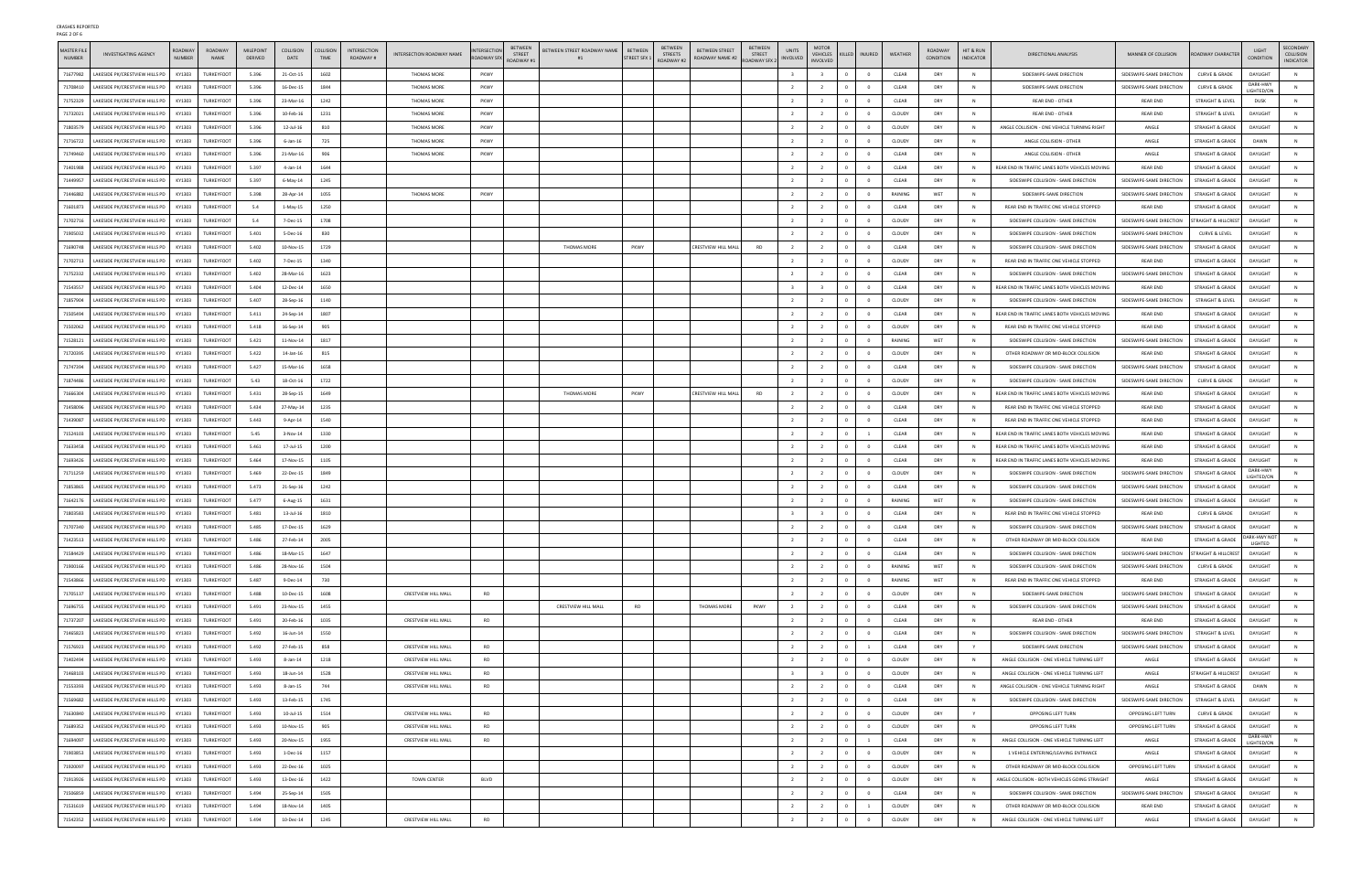| <b>MASTER FIL</b><br><b>NUMBER</b> | <b>INVESTIGATING AGENCY</b>                    | ROADWAY<br>NUMBER | ROADWAY<br><b>NAME</b> | <b>MILEPOINT</b><br><b>DERIVED</b> | COLLISION<br>DATE | COLLISION<br>TIME | INTERSECTION<br>ROADWAY# | INTERSECTION ROADWAY NAME          | <b>BETWEEN</b><br>NTERSECTION<br><b>STREET</b><br><b>ROADWAY SFX</b><br>ROADWAY #1 | BETWEEN STREET ROADWAY NAME                       | <b>BETWEEN</b><br>STREET SFX 1 | <b>BETWEEN</b><br><b>STREETS</b><br>ROADWAY #2 | <b>BETWEEN STREET</b><br>ROADWAY NAME #2 | <b>BETWEEN</b><br>UNITS<br>STREET<br>INVOLVED<br>ROADWAY SFX 2 | <b>MOTO</b><br>VEHICLES<br>INVOLVED | KILLED INJURED |                         | WEATHER       | <b>ROADWAY</b><br>CONDITION | HIT & RUN<br><b>INDICATOR</b> | DIRECTIONAL ANALYSIS                           | MANNER OF COLLISION      | <b>ROADWAY CHARACTEI</b>    | <b>LIGHT</b><br>CONDITION | SECONDARY<br>COLLISION<br><b>INDICATOR</b> |
|------------------------------------|------------------------------------------------|-------------------|------------------------|------------------------------------|-------------------|-------------------|--------------------------|------------------------------------|------------------------------------------------------------------------------------|---------------------------------------------------|--------------------------------|------------------------------------------------|------------------------------------------|----------------------------------------------------------------|-------------------------------------|----------------|-------------------------|---------------|-----------------------------|-------------------------------|------------------------------------------------|--------------------------|-----------------------------|---------------------------|--------------------------------------------|
| 71561824                           | LAKESIDE PK/CRESTVIEW HILLS PD                 | KY1303            | <b>TURKEYFOOT</b>      | 5.494                              | 27-Jan-15         | 1255              |                          |                                    |                                                                                    |                                                   |                                |                                                |                                          |                                                                | $\overline{2}$                      | $\Omega$       | $\overline{0}$          | CLEAR         | DRY                         | N                             | REAR END IN TRAFFIC ONE VEHICLE STOPPED        | <b>REAR END</b>          | <b>STRAIGHT &amp; GRADE</b> | DAYLIGHT                  | $\mathsf{N}$                               |
| 71849585                           | LAKESIDE PK/CRESTVIEW HILLS PD                 | KY1303            | <b>TURKEYFOOT</b>      | 5.496                              | 15-Sep-16         | 825               |                          |                                    |                                                                                    |                                                   |                                |                                                |                                          |                                                                |                                     | $\Omega$       | - 0                     | CLEAR         | DRY                         |                               | REAR END IN TRAFFIC LANES BOTH VEHICLES MOVING | <b>REAR END</b>          | STRAIGHT & LEVEL            | DAYLIGHT                  |                                            |
| 71546495                           | LAKESIDE PK/CRESTVIEW HILLS PD                 | KY1303            | TURKEYFOOT             | 5.498                              | 18-Dec-14         | 1252              |                          | CRESTVIEW HILL MALL                | <b>RD</b>                                                                          | 1275 E EXIT82 OFF RAMP TO                         |                                |                                                |                                          | $\overline{2}$                                                 | 2                                   | $^{\circ}$     | $\overline{0}$          | <b>CLOUDY</b> | DRY                         | N                             | REAR END - ONE VEHICLE STOPPED                 | REAR END                 | STRAIGHT & GRADE            | DAYLIGHT                  |                                            |
| 71468299                           | LAKESIDE PK/CRESTVIEW HILLS PD                 | KY1303            | TURKEYFOOT             | 5.499                              | 23-Jun-14         | 2044              |                          |                                    | I0275                                                                              | <b>TURKEYFOOT RD</b>                              |                                |                                                | CRESTVIEW HILL MALL                      | <b>RD</b><br>$\overline{\mathbf{3}}$                           |                                     | $^{\circ}$     | $\overline{0}$          | <b>CLOUDY</b> | WET                         | N                             | OTHER ROADWAY OR MID-BLOCK COLLISION           | <b>REAR END</b>          | STRAIGHT & GRADE            | DUSK                      |                                            |
| 71793291                           | LAKESIDE PK/CRESTVIEW HILLS PD                 | KY1303            | TURKEYFOOT             | 5.499                              | 23-Jun-16         | 1143              |                          | <b>TOWN CENTER</b>                 | BLVD                                                                               |                                                   |                                |                                                |                                          | $\overline{2}$                                                 |                                     | $^{\circ}$     | $\overline{0}$          | <b>CLOUDY</b> | DRY                         |                               | ANGLE COLLISION - ONE VEHICLE TURNING RIGHT    | ANGLE                    | STRAIGHT & LEVEL            | DAYLIGHT                  |                                            |
| 71422472                           | LAKESIDE PK/CRESTVIEW HILLS PD                 | KY1303            | TURKEYFOOT             | 5.5                                | 18-Feb-14         | 1145              |                          |                                    |                                                                                    |                                                   |                                |                                                |                                          | $\overline{2}$                                                 | $\overline{2}$                      | $\mathbf{0}$   | $\overline{0}$          | CLEAR         | WET                         | N                             | REAR END IN TRAFFIC LANES BOTH VEHICLES MOVING | <b>REAR END</b>          | STRAIGHT & LEVEL            | DAYLIGHT                  |                                            |
| 71491868                           | LAKESIDE PK/CRESTVIEW HILLS PD                 | KY1303            | TURKEYFOOT             | 5.5                                | 21-Aug-14         | 1848              |                          |                                    |                                                                                    |                                                   |                                |                                                |                                          | $\overline{2}$                                                 | $\overline{2}$                      | $\mathbf{0}$   | $\mathbf{1}$            | CLOUDY        | DRY                         | N                             | 1 VEHICLE ENTERING/LEAVING ENTRANCE            | ANGLE                    | STRAIGHT & GRADE            | DAYLIGHT                  |                                            |
| 71404802                           | LAKESIDE PK/CRESTVIEW HILLS PD                 | KY1303            | TURKEYFOOT             | 5.501                              | 14-Jan-14         | 1542              |                          |                                    |                                                                                    |                                                   |                                |                                                |                                          | $\overline{2}$                                                 | $\overline{2}$                      | $\mathbf{0}$   | $\overline{0}$          | CLEAR         | DRY                         | N                             | OTHER ROADWAY OR MID-BLOCK COLLISION           | REAR END                 | STRAIGHT & LEVEL            | DAYLIGHT                  |                                            |
| 71734155                           | LAKESIDE PK/CRESTVIEW HILLS PD                 | KY1303            | TURKEYFOOT             | 5.501                              | 15-Feb-16         | 1645              |                          |                                    |                                                                                    |                                                   |                                |                                                |                                          | $\overline{2}$                                                 | $\overline{2}$                      | $\mathbf{0}$   | $\overline{0}$          | <b>CLOUDY</b> | WET                         | N                             | REAR END IN TRAFFIC LANES BOTH VEHICLES MOVING | <b>REAR END</b>          | STRAIGHT & LEVEL            | DAYLIGHT<br>DARK-HWY      |                                            |
|                                    | 71465033 FT. MITCHELL POLICE DEPARTMENT        | KY1303            | TURKEYFOOT             | 5.502                              | 15-Jun-14         | 2230              |                          |                                    |                                                                                    |                                                   |                                |                                                |                                          | $\overline{2}$                                                 | -2                                  | $\mathbf{0}$   | $\overline{0}$          | CLEAR         | DRY                         | N                             | OTHER ROADWAY OR MID-BLOCK COLLISION           | OPPOSING LEFT TURN       | STRAIGHT & LEVEL            | IGHTED/ON                 |                                            |
| 71849581                           | LAKESIDE PK/CRESTVIEW HILLS PD                 | KY1303            | TURKEYFOOT             | 5.502                              | 14-Sep-16         | 710               |                          |                                    |                                                                                    |                                                   |                                |                                                |                                          | $\overline{2}$                                                 | $\overline{2}$                      | $\mathbf{0}$   | $\overline{0}$          | CLEAR         | DRY                         | N                             | SIDESWIPE COLLISION - SAME DIRECTION           | SIDESWIPE-SAME DIRECTION | STRAIGHT & LEVEL            | DAYLIGHT                  |                                            |
| 71459583                           | LAKESIDE PK/CRESTVIEW HILLS PD                 | KY1303            | TURKEYFOOT             | 5.503                              | 30-May-14         | 1438              |                          | CRESTVIEW HILL MALL                | <b>RD</b>                                                                          |                                                   |                                |                                                |                                          | 2                                                              | $\overline{2}$                      | $^{\circ}$     | $\overline{0}$          | CLEAR         | DRY                         | <b>N</b>                      | ANGLE COLLISION - ONE VEHICLE TURNING LEFT     | ANGLE                    | <b>STRAIGHT &amp; GRADE</b> | DAYLIGHT                  |                                            |
| 71853868                           | LAKESIDE PK/CRESTVIEW HILLS PD                 | KY1303            | <b>TURKEYFOOT</b>      | 5.503                              | 23-Sep-16         | 1030              |                          |                                    |                                                                                    |                                                   |                                |                                                |                                          |                                                                |                                     | $^{\circ}$     | $\overline{\mathbf{0}}$ | CLEAR         | DRY                         |                               | REAR END IN TRAFFIC ONE VEHICLE STOPPED        | <b>REAR END</b>          | STRAIGHT & LEVEL            | DAYLIGHT                  |                                            |
|                                    | 71597179 LAKESIDE PK/CRESTVIEW HILLS PD        | KY1303            | TURKEYFOOT             | 5.504                              | 20-Apr-15         | 1730              |                          |                                    |                                                                                    |                                                   |                                |                                                |                                          |                                                                |                                     | $^{\circ}$     | $\overline{\mathbf{0}}$ | CLEAR         | DRY                         |                               | REAR END IN TRAFFIC LANES BOTH VEHICLES MOVING | <b>REAR END</b>          | STRAIGHT & GRADE            | DAYLIGHT                  |                                            |
| 71772387                           | LAKESIDE PK/CRESTVIEW HILLS PD                 | KY1303            | TURKEYFOOT             | 5.506                              | 10-May-16         | 1650              |                          |                                    |                                                                                    |                                                   |                                |                                                |                                          | - 2                                                            | - 2                                 | $\Omega$       | $\overline{\mathbf{0}}$ | CLOUDY        | WET                         |                               | REAR END IN TRAFFIC ONE VEHICLE STOPPED        | <b>REAR END</b>          | <b>STRAIGHT &amp; LEVEL</b> | DAYLIGHT                  |                                            |
| 71538426                           | LAKESIDE PK/CRESTVIEW HILLS PD                 | KY1303            | TURKEYFOOT             | 5.508                              | $1-Dec-14$        | 818               |                          |                                    |                                                                                    |                                                   |                                |                                                |                                          |                                                                |                                     |                | $\overline{0}$          | CLOUDY        | DRY                         |                               | SIDESWIPE COLLISION - SAME DIRECTION           | SIDESWIPE-SAME DIRECTION | STRAIGHT & LEVEL            | DAYLIGHT                  |                                            |
| 71814682                           | LAKESIDE PK/CRESTVIEW HILLS PD                 | KY1303            | TURKEYFOOT             | 5.51                               | 29-Jul-16         | 1723              |                          |                                    |                                                                                    |                                                   |                                |                                                |                                          |                                                                |                                     |                | $\mathbf{0}$            | CLEAR         | DRY                         |                               | REAR END IN TRAFFIC LANES BOTH VEHICLES MOVING | REAR END                 | STRAIGHT & LEVEL            | DAYLIGHT                  |                                            |
| 71446674                           | LAKESIDE PK/CRESTVIEW HILLS PD                 | KY1303            | TURKEYFOOT             | 5.516                              | 27-Apr-14         | 1139              |                          |                                    |                                                                                    |                                                   |                                |                                                |                                          |                                                                |                                     |                | $\overline{0}$          | CLEAR         | DRY                         |                               | SIDESWIPE COLLISION - SAME DIRECTION           | SIDESWIPE-SAME DIRECTION | STRAIGHT & LEVEL            | DAYLIGHT                  |                                            |
| 71819440                           | LAKESIDE PK/CRESTVIEW HILLS PD                 | KY1303            | TURKEYFOOT             | 5.519                              | 5-Aug-16          | 1208              |                          |                                    |                                                                                    |                                                   |                                |                                                |                                          | $\overline{2}$                                                 |                                     |                | $\overline{0}$          | CLEAR         | DRY                         |                               | OTHER ROADWAY OR MID-BLOCK COLLISION           | <b>REAR END</b>          | STRAIGHT & LEVEL            | DAYLIGHT                  |                                            |
| 71921642                           | LAKESIDE PK/CRESTVIEW HILLS PD                 | KY1303            | TURKEYFOOT             | 5.52                               | 28-Dec-16         | 1322              |                          |                                    |                                                                                    |                                                   |                                |                                                |                                          |                                                                |                                     |                | $\overline{\mathbf{0}}$ | CLEAR         | DRY                         |                               | OTHER ROADWAY OR MID-BLOCK COLLISION           | <b>REAR END</b>          | STRAIGHT & LEVEL            | DAYLIGHT                  |                                            |
| 71718235                           | LAKESIDE PK/CRESTVIEW HILLS PD                 | KY1303            | TURKEYFOOT             | 5.522                              | 4-Jan-16          | 1406              |                          |                                    | 10275                                                                              | 1275 E EXIT82 OFF RAMP TO KY1303 S                |                                |                                                | CRESTVIEW HILL MAL                       | <b>RD</b>                                                      |                                     | $\Omega$       |                         | CLEAR         | DRY                         |                               | OTHER ROADWAY OR MID-BLOCK COLLISION           | REAR END                 | <b>STRAIGHT &amp; GRADE</b> | DAYLIGHT                  |                                            |
| 71664416                           | LAKESIDE PK/CRESTVIEW HILLS PD                 | KY1303            | TURKEYFOOT             | 5.525                              | 25-Sep-15         | 840               |                          |                                    |                                                                                    |                                                   |                                |                                                |                                          | $\overline{2}$                                                 | $\overline{2}$                      | $^{\circ}$     | $\overline{0}$          | CLEAR         | DRY                         | <b>N</b>                      | REAR END IN TRAFFIC ONE VEHICLE STOPPED        | <b>REAR END</b>          | STRAIGHT & LEVEL            | DAYLIGHT                  |                                            |
|                                    | 71753736 LAKESIDE PK/CRESTVIEW HILLS PD        | KY1303            | TURKEYFOOT             | 5.529                              | 31-Mar-16         | 1814              |                          |                                    |                                                                                    |                                                   |                                |                                                |                                          |                                                                |                                     | $^{\circ}$     | $\overline{0}$          | FOG WITH RAIN | WET                         | N                             | REAR END IN TRAFFIC LANES BOTH VEHICLES MOVING | <b>REAR END</b>          | STRAIGHT & GRADE            | DAYLIGHT                  |                                            |
|                                    |                                                |                   |                        |                                    |                   |                   |                          |                                    |                                                                                    |                                                   |                                |                                                |                                          |                                                                |                                     |                |                         |               |                             |                               |                                                |                          |                             |                           |                                            |
|                                    | 71594286 LAKESIDE PK/CRESTVIEW HILLS PD        | KY1303            | TURKEYFOOT             | 5.543                              | 14-Apr-15         | 1115              |                          |                                    |                                                                                    |                                                   |                                |                                                |                                          | $\overline{\mathbf{3}}$                                        | $\overline{3}$                      | $^{\circ}$     | $\overline{\mathbf{3}}$ | CLEAR         | DRY                         | <b>N</b>                      | REAR END IN TRAFFIC ONE VEHICLE STOPPED        | <b>REAR END</b>          | STRAIGHT & LEVEL            | DAYLIGHT                  |                                            |
| 71517752                           | LAKESIDE PK/CRESTVIEW HILLS PD                 | KY1303            | <b>TURKEYFOOT</b>      | 5.553                              | 21-Oct-14         | 1115              |                          |                                    |                                                                                    |                                                   |                                |                                                |                                          | $\overline{2}$                                                 | $\overline{2}$                      | $^{\circ}$     | $\overline{0}$          | CLOUDY        | DRY                         | N                             | REAR END IN TRAFFIC ONE VEHICLE STOPPED        | <b>REAR END</b>          | STRAIGHT & LEVEL            | DAYLIGHT                  |                                            |
| 71684449                           | LAKESIDE PK/CRESTVIEW HILLS PD                 | KY1303            | <b>TURKEYFOOT</b>      | 5.559                              | 2-Nov-15          | 1521              |                          |                                    | 10275                                                                              | 1275 E EXIT82 OFF RAMP TO KY1303 S                |                                |                                                | CRESTVIEW HILL MALL                      | <b>RD</b><br>$\overline{2}$                                    |                                     | $\Omega$       | $\overline{0}$          | CLEAR         | DRY                         |                               | REAR END IN TRAFFIC ONE VEHICLE STOPPED        | <b>REAR END</b>          | STRAIGHT & LEVEL            | DAYLIGHT                  |                                            |
|                                    | 71614470 LAKESIDE PK/CRESTVIEW HILLS PD        | KY1303            | <b>TURKEYFOOT</b>      | 5.564                              | $1$ -Jun- $15$    | 1310              |                          |                                    |                                                                                    |                                                   |                                |                                                |                                          | $\overline{2}$                                                 | 2                                   | $^{\circ}$     | $\overline{0}$          | RAINING       | WET                         | N                             | REAR END IN TRAFFIC ONE VEHICLE STOPPED        | <b>REAR END</b>          | <b>CURVE &amp; GRADE</b>    | DAYLIGHT                  |                                            |
| 71458097                           | LAKESIDE PK/CRESTVIEW HILLS PD                 | KY1303            | TURKEYFOOT             | 5.565                              | 28-May-14         | 1320              |                          |                                    |                                                                                    |                                                   |                                |                                                |                                          | $\overline{\mathbf{3}}$                                        |                                     | $^{\circ}$     | $\overline{0}$          | CLEAR         | DRY                         | N                             | OTHER ROADWAY OR MID-BLOCK COLLISION           | <b>REAR END</b>          | STRAIGHT & LEVEL            | DAYLIGHT                  |                                            |
| 71784460                           | LAKESIDE PK/CRESTVIEW HILLS PD                 | KY1303            | TURKEYFOOT             | 5.567                              | 7-Jun-16          | 945               |                          |                                    |                                                                                    |                                                   |                                |                                                |                                          | $\overline{\mathbf{3}}$                                        |                                     | $^{\circ}$     | $\overline{2}$          | CLEAR         | DRY                         |                               | REAR END IN TRAFFIC ONE VEHICLE STOPPED        | <b>REAR END</b>          | STRAIGHT & LEVEL            | DAYLIGHT                  |                                            |
| 71503158                           | LAKESIDE PK/CRESTVIEW HILLS PD                 | KY1303            | <b>TURKEYFOOT</b>      | 5.57                               | 15-Sep-14         | 1552              |                          |                                    |                                                                                    |                                                   |                                |                                                |                                          | $\overline{2}$                                                 | $\overline{2}$                      | $\mathbf{0}$   | $\overline{0}$          | CLEAR         | DRY                         | N                             | OTHER ROADWAY OR MID-BLOCK COLLISION           | <b>REAR END</b>          | STRAIGHT & LEVEL            | DAYLIGHT                  |                                            |
| 71499937                           | LAKESIDE PK/CRESTVIEW HILLS PD                 | KY1303            | TURKEYFOOT             | 5.581                              | 9-Sep-14          | 1240              |                          |                                    |                                                                                    |                                                   |                                |                                                |                                          | 2                                                              | $\overline{2}$                      | $\overline{0}$ | $\overline{0}$          | CLEAR         | DRY                         | N                             | OTHER ROADWAY OR MID-BLOCK COLLISION           | <b>REAR END</b>          | STRAIGHT & GRADE            | DAYLIGHT                  |                                            |
| 71629354                           | LAKESIDE PK/CRESTVIEW HILLS PD                 | KY1303            | <b>TURKEYFOOT</b>      | 5.581                              | 2-Jul-15          | 1611              |                          |                                    |                                                                                    |                                                   |                                |                                                |                                          | - 5                                                            | - 5                                 | $\mathbf{0}$   | $\overline{0}$          | CLEAR         | DRY                         | N                             | REAR END IN TRAFFIC LANES BOTH VEHICLES MOVING | <b>REAR END</b>          | STRAIGHT & GRADE            | DAYLIGHT                  |                                            |
| 71675124                           | LAKESIDE PK/CRESTVIEW HILLS PD                 | KY1303            | <b>TURKEYFOOT</b>      | 5.583                              | 14-Oct-15         | 928               |                          |                                    |                                                                                    |                                                   |                                |                                                |                                          | $\overline{2}$                                                 | $\overline{2}$                      | $\mathbf{0}$   | $\overline{0}$          | CLEAR         | DRY                         |                               | SIDESWIPE COLLISION - SAME DIRECTION           | SIDESWIPE-SAME DIRECTION | <b>STRAIGHT &amp; GRADE</b> | DAYLIGHT                  |                                            |
| 71849582                           | LAKESIDE PK/CRESTVIEW HILLS PD                 | KY1303            | TURKEYFOOT             | 5.588                              | 14-Sep-16         | 1357              |                          |                                    |                                                                                    |                                                   |                                |                                                |                                          |                                                                |                                     | $\Omega$       |                         | <b>CLEAR</b>  | DRY                         |                               | SIDESWIPE COLLISION - SAME DIRECTION           | SIDESWIPE-SAME DIRECTION | STRAIGHT & LEVEL            | DAYLIGHT                  |                                            |
| 71903851                           | LAKESIDE PK/CRESTVIEW HILLS PD                 | KY1303            | <b>TURKEYFOOT</b>      | 5.588                              | 1-Dec-16          | 800               |                          |                                    |                                                                                    |                                                   |                                |                                                |                                          | 2                                                              | $\overline{2}$                      | $\mathbf{0}$   | $\overline{\mathbf{0}}$ | CLEAR         | DRY                         | <b>N</b>                      | REAR END IN TRAFFIC LANES BOTH VEHICLES MOVING | <b>REAR END</b>          | STRAIGHT & LEVEL            | DAYLIGHT                  | N                                          |
| 71403684                           | LAKESIDE PK/CRESTVIEW HILLS PD                 | KY1303            | <b>TURKEYFOOT</b>      | 5.589                              | 10-Jan-14         | 733               |                          |                                    | 10275                                                                              | 1275 E EXIT82 OFF RAMP TO<br><b>TURKEYFOOT RD</b> |                                |                                                | <b>CRESTVIEW HILL MALL</b>               | <b>RD</b><br>2                                                 | $\overline{2}$                      | $\overline{0}$ | $\overline{0}$          | CLOUDY        | WET                         | Y                             | SIDESWIPE COLLISION - SAME DIRECTION           | SIDESWIPE-SAME DIRECTION | STRAIGHT & LEVEL            | DAYLIGHT                  | N                                          |
| 71499337                           | LAKESIDE PK/CRESTVIEW HILLS PD                 | KY1303            | TURKEYFOOT             | 5.589                              | 8-Sep-14          | 1043              |                          |                                    |                                                                                    |                                                   |                                |                                                |                                          | 2                                                              | <sup>2</sup>                        | $^{\circ}$     |                         | CLEAR         | <b>DRY</b>                  | N                             | OTHER ROADWAY OR MID-BLOCK COLLISION           | <b>REAR END</b>          | STRAIGHT & LEVEL            | DAYLIGHT                  | <b>N</b>                                   |
| 71404805                           | LAKESIDE PK/CRESTVIEW HILLS PD                 | KY1303            | TURKEYFOOT             | 5.593                              | 15-Jan-14         | 1404              |                          |                                    | 10275                                                                              | 1275 E EXIT82 OFF RAMP TO<br>TURKEYFOOT RD        |                                |                                                | CRESTVIEW HILL MALL                      | <b>RD</b><br>2                                                 | 2                                   | $^{\circ}$     | $\overline{0}$          | CLOUDY        | <b>DRY</b>                  | Y                             | SIDESWIPE COLLISION - SAME DIRECTION           | SIDESWIPE-SAME DIRECTION | STRAIGHT & LEVEL            | DAYLIGHT                  | <b>N</b>                                   |
| 71552303                           | LAKESIDE PK/CRESTVIEW HILLS PD                 | KY1303            | TURKEYFOOT             | 5.594                              | 5-Jan-15          | 1346              |                          |                                    |                                                                                    |                                                   |                                |                                                |                                          | $\overline{2}$                                                 | 2                                   | $^{\circ}$     | $\overline{0}$          | CLEAR         | <b>DRY</b>                  | N                             | SIDESWIPE COLLISION - SAME DIRECTION           | SIDESWIPE-SAME DIRECTION | <b>STRAIGHT &amp; GRADE</b> | DAYLIGHT                  | N                                          |
| 71881596                           | LAKESIDE PK/CRESTVIEW HILLS PD                 | KY1303            | <b>TURKEYFOOT</b>      | 5.595                              | 27-Oct-16         | 757               |                          |                                    |                                                                                    |                                                   |                                |                                                |                                          | $\overline{4}$                                                 |                                     | $^{\circ}$     | $\overline{0}$          | <b>CLOUDY</b> | WET                         | N                             | OTHER ROADWAY OR MID-BLOCK COLLISION           | <b>REAR END</b>          | STRAIGHT & LEVEL            | DAWN                      |                                            |
| 71750470                           | LAKESIDE PK/CRESTVIEW HILLS PD                 | KY1303            | <b>TURKEYFOOT</b>      | 5.598                              | 23-Mar-16         | 800               |                          |                                    |                                                                                    |                                                   |                                |                                                |                                          | $\overline{4}$                                                 |                                     | $^{\circ}$     | $\overline{0}$          | CLEAR         | DRY                         | N                             | OTHER ROADWAY OR MID-BLOCK COLLISION           | REAR TO REAR             | STRAIGHT & LEVEL            | DAYLIGHT                  | N                                          |
| 71524845                           | LAKESIDE PK/CRESTVIEW HILLS PD                 | KY1303            | <b>TURKEYFOOT</b>      | 5.599                              | $3-Nov-14$        | 1245              |                          |                                    |                                                                                    |                                                   |                                |                                                |                                          | 2                                                              | 2                                   | $^{\circ}$     | $\overline{0}$          | CLEAR         | DRY                         | N                             | REAR END IN TRAFFIC LANES BOTH VEHICLES MOVING | <b>REAR END</b>          | STRAIGHT & LEVEL            | DAYLIGHT                  | N                                          |
| 71466674                           | LAKESIDE PK/CRESTVIEW HILLS PD                 | KY1303            | TURKEYFOOT             | 5.601                              | 19-Jun-14         | 945               |                          |                                    |                                                                                    |                                                   |                                |                                                |                                          | $\overline{2}$                                                 |                                     | $^{\circ}$     | $\overline{0}$          | CLOUDY        | DRY                         | N                             | SIDESWIPE COLLISION - SAME DIRECTION           | SIDESWIPE-SAME DIRECTION | STRAIGHT & LEVEL            | DAYLIGHT                  | N                                          |
| 71770477                           | LAKESIDE PK/CRESTVIEW HILLS PD                 | KY1303            | TURKEYFOOT             | 5.602                              | 6-May-16          | 816               |                          |                                    | 10275                                                                              | 1275 E EXIT82 OFF RAMP TO KY1303                  |                                |                                                | <b>TOWN CENTER</b>                       | BLVD<br>$\overline{2}$                                         |                                     | $^{\circ}$     |                         | CLEAR         | DRY                         | N                             | REAR END IN TRAFFIC LANES BOTH VEHICLES MOVING | <b>REAR END</b>          | STRAIGHT & LEVEL            | DAYLIGHT                  | N                                          |
| 71541460                           | LAKESIDE PK/CRESTVIEW HILLS PD                 | KY1303            | TURKEYFOOT             | 5.605                              | 8-Dec-14          | 1305              |                          |                                    |                                                                                    |                                                   |                                |                                                |                                          | 3                                                              |                                     | $\mathbf 0$    | $\overline{0}$          | CLOUDY        | DRY                         | N                             | REAR END IN TRAFFIC ONE VEHICLE STOPPED        | <b>REAR END</b>          | STRAIGHT & LEVEL            | DAYLIGHT                  | N                                          |
| 71498150                           | LAKESIDE PK/CRESTVIEW HILLS PD                 | KY1303            | TURKEYFOOT             | 5.606                              | 5-Sep-14          | 650               |                          |                                    |                                                                                    |                                                   |                                |                                                |                                          | $\overline{2}$                                                 | $\overline{2}$                      | $^{\circ}$     | $\overline{\mathbf{0}}$ | CLEAR         | DRY                         | N                             | SIDESWIPE COLLISION - SAME DIRECTION           | SIDESWIPE-SAME DIRECTION | STRAIGHT & LEVEL            | DAWN                      | N                                          |
| 71744515                           | LAKESIDE PK/CRESTVIEW HILLS PD                 | KY1303            | TURKEYFOOT             | 5.606                              | 9-Mar-16          | 1722              |                          |                                    |                                                                                    |                                                   |                                |                                                |                                          | $\overline{2}$                                                 | $\overline{2}$                      | $^{\circ}$     | $\overline{0}$          | RAINING       | WET                         | N                             | REAR END IN TRAFFIC LANES BOTH VEHICLES MOVING | <b>REAR END</b>          | STRAIGHT & GRADE            | DAYLIGHT                  | N                                          |
| 71639769                           | LAKESIDE PK/CRESTVIEW HILLS PD                 | KY1303            | TURKEYFOOT             | 5.609                              | 28-Jul-15         | 1408              | <b>IO275</b>             | I275 E EXIT82 OFF RAMP TO KY1303 S |                                                                                    |                                                   |                                |                                                |                                          | $\overline{2}$                                                 | $\overline{2}$                      | $^{\circ}$     | $\overline{0}$          | CLOUDY        | DRY                         | N                             | ANGLE COLLISION - ONE VEHICLE TURNING RIGHT    | ANGLE                    | STRAIGHT & LEVEL            | DAYLIGHT                  | N                                          |
|                                    | 71650876 LAKESIDE PK/CRESTVIEW HILLS PD        | KY1303            | TURKEYFOOT             | 5.609                              | 25-Aug-15         | 1524              | 10275                    | I275 E EXIT82 OFF RAMP TO KY1303 S |                                                                                    |                                                   |                                |                                                |                                          | $\overline{2}$                                                 | 2                                   | $\circ$        | $\overline{0}$          | CLEAR         | <b>DRY</b>                  | N                             | ANGLE COLLISION - ONE VEHICLE TURNING RIGHT    | ANGLE                    | STRAIGHT & LEVEL            | DAYLIGHT                  | N                                          |
|                                    | 71713693 LAKESIDE PK/CRESTVIEW HILLS PD        | KY1303            | TURKEYFOOT             | 5.609                              | 31-Dec-15         | 1240              |                          |                                    |                                                                                    |                                                   |                                |                                                |                                          | $\overline{2}$                                                 | 2                                   | $\mathbf{0}$   | $\overline{0}$          | CLOUDY        | <b>DRY</b>                  | N                             | REAR END IN TRAFFIC ONE VEHICLE STOPPED        | <b>REAR END</b>          | STRAIGHT & LEVEL            | DAYLIGHT                  | N                                          |
| 71786914                           | LAKESIDE PK/CRESTVIEW HILLS PD                 | KY1303            | TURKEYFOOT             | 5.609                              | 10-Jun-16         | 1040              |                          |                                    |                                                                                    | <b>TOWN CENTER</b>                                | BLVD                           | 10275                                          | 1275 E EXIT82 ON<br>RAMP FROM KY1303     | $\overline{2}$                                                 | 2                                   | $^{\circ}$     | $\overline{0}$          | RAINING       | WET                         | N                             | REAR END IN TRAFFIC LANES BOTH VEHICLES MOVING | <b>REAR END</b>          | STRAIGHT & LEVEL            | DAYLIGHT                  | N                                          |
|                                    | 71730879 LAKESIDE PK/CRESTVIEW HILLS PD        | KY1303            | TURKEYFOOT             | 5.609                              | 6-Feb-16          | 1025              | <b>I</b> 0275            | I275 E EXIT82 OFF RAMP TO KY1303 S |                                                                                    |                                                   |                                |                                                |                                          | $\overline{2}$                                                 | 2                                   | $\mathbf{0}$   | $\overline{0}$          | CLEAR         | DRY                         | N                             | ANGLE COLLISION - ONE VEHICLE TURNING RIGHT    | ANGLE                    | STRAIGHT & LEVEL            | DAYLIGHT                  | N                                          |
|                                    | 71468961 LAKESIDE PK/CRESTVIEW HILLS PD        | KY1303            | <b>TURKEYFOOT</b>      | 5.613                              | 24-Jun-14         | 1615              |                          |                                    |                                                                                    |                                                   |                                |                                                |                                          | $\overline{\mathbf{3}}$                                        | $\overline{\mathbf{3}}$             | $\mathbf{0}$   | $\overline{0}$          | CLOUDY        | DRY                         | N                             | REAR END IN TRAFFIC ONE VEHICLE STOPPED        | <b>REAR END</b>          | STRAIGHT & LEVEL            | DAYLIGHT                  | N                                          |
|                                    | 71834880 LAKESIDE PK/CRESTVIEW HILLS PD KY1303 |                   | TURKEYFOOT             | 5.613                              | 26-Aug-16         | 1834              |                          |                                    | 10275                                                                              | 1275 E EXIT82 ON RAMP FROM KY1303                 |                                |                                                | TOWN CENTER                              | BLVD<br>$\overline{2}$                                         | $\overline{2}$                      | $\mathbf{0}$   | $\overline{0}$          | CLOUDY        | WET                         | N                             | REAR END IN TRAFFIC LANES BOTH VEHICLES MOVING | <b>REAR END</b>          | STRAIGHT & LEVEL            | DAYLIGHT                  | N                                          |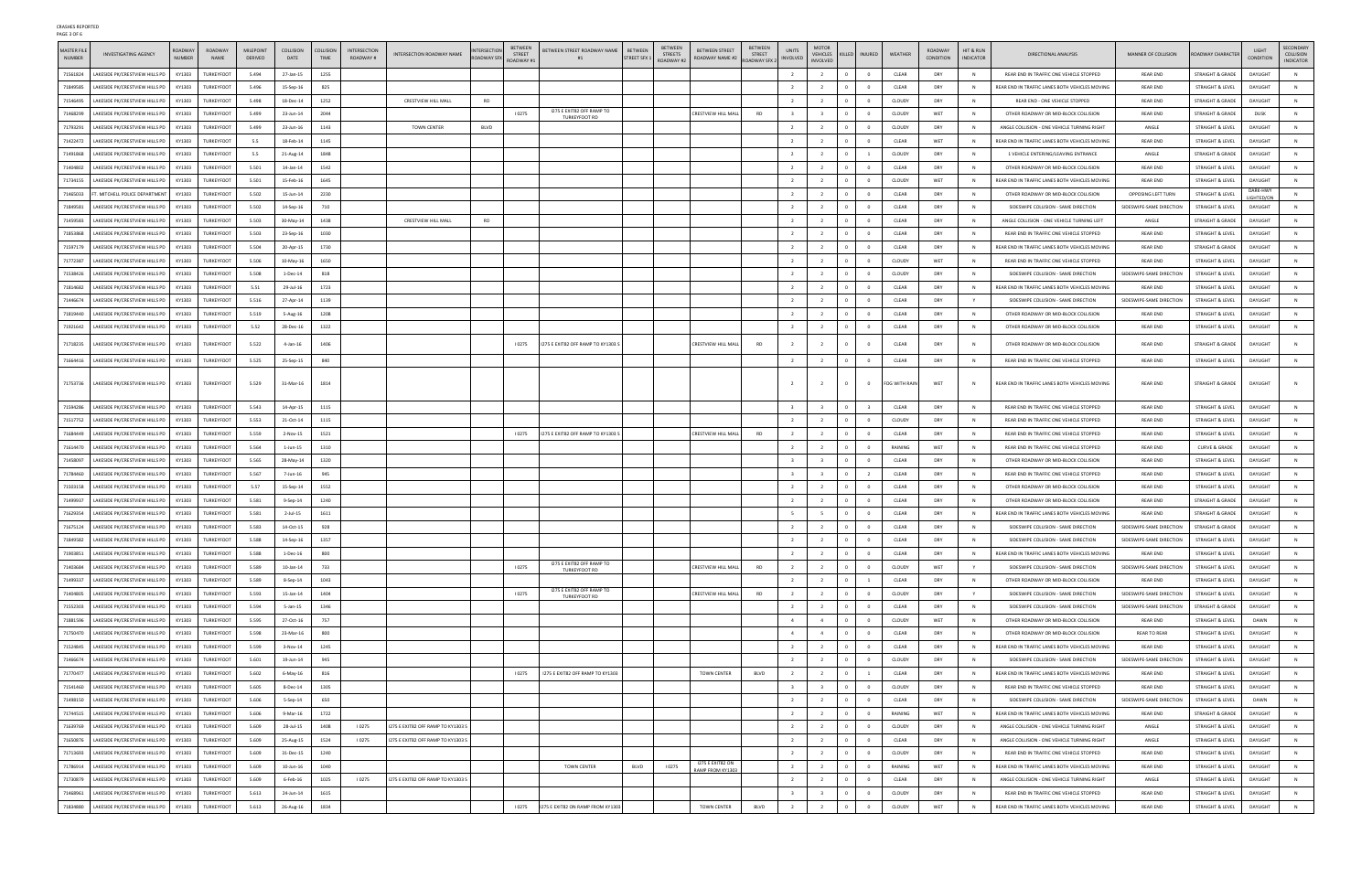| <b>CRASHES REPORTED</b> |
|-------------------------|
| PAGE 4 OF 6             |

| <b>MASTER FILE</b><br><b>NUMBER</b> | <b>INVESTIGATING AGENCY</b>                                            | ROADWAY<br>NUMBER | ROADWAY<br>NAME                        | MILEPOINT<br>DERIVED | COLLISION<br>DATE     | COLLISION<br>TIME | INTERSECTION<br>ROADWAY# | INTERSECTION ROADWAY NAME                         | NTERSECTION<br><b>ROADWAY SFX</b> | BETWEEN<br>STREET<br>ROADWAY #1 | BETWEEN STREET ROADWAY NAME<br>#1           | <b>BETWEEN</b><br><b>STREET SFX</b> | BETWEEN<br><b>STREETS</b><br>ROADWAY #2 | <b>BETWEEN STREET</b><br>ROADWAY NAME #2                     | <b>BETWEEN</b><br>UNITS<br>STREET<br>INVOLVED<br>ROADWAY SFX 2 | <b>MOTOR</b><br>VEHICLES<br>INVOLVED | KILLED                       | <b>INJURED</b>          | WEATHER                | <b>ROADWAY</b><br>CONDITION | HIT & RUN<br><b>INDICATOR</b> | DIRECTIONAL ANALYSIS                                                                         | MANNER OF COLLISION                | ROADWAY CHARACTER                               | LIGH <sub>1</sub><br>CONDITION | SECONDARY<br>COLLISION<br><b>INDICATOR</b> |
|-------------------------------------|------------------------------------------------------------------------|-------------------|----------------------------------------|----------------------|-----------------------|-------------------|--------------------------|---------------------------------------------------|-----------------------------------|---------------------------------|---------------------------------------------|-------------------------------------|-----------------------------------------|--------------------------------------------------------------|----------------------------------------------------------------|--------------------------------------|------------------------------|-------------------------|------------------------|-----------------------------|-------------------------------|----------------------------------------------------------------------------------------------|------------------------------------|-------------------------------------------------|--------------------------------|--------------------------------------------|
|                                     | 71768309 LAKESIDE PK/CRESTVIEW HILLS PD                                | KY1303            | TURKEYFOOT                             | 5.613                | 28-Apr-16             | 752               |                          |                                                   |                                   | 10275                           | 1275 E EXIT82 OFF RAMP TO<br>TURKEYFOOT RD  |                                     | 10275                                   | 1275 E EXIT82 OFF<br>RAMP TO<br><b>TURKEYFOOT RD</b>         |                                                                |                                      | $\mathbf{0}$                 |                         | CLOUDY                 | DRY                         |                               | REAR END IN TRAFFIC ONE VEHICLE STOPPED                                                      | <b>REAR END</b>                    | STRAIGHT & LEVEL                                | DAYLIGHT                       |                                            |
| 71428587                            | LAKESIDE PK/CRESTVIEW HILLS PD                                         | KY1303            | TURKEYFOOT                             | 5.619                | 12-Mar-14             | 1705              |                          |                                                   |                                   |                                 |                                             |                                     |                                         |                                                              | $\overline{2}$                                                 |                                      | $^{\circ}$                   | $\overline{0}$          | CLOUDY                 | DRY                         |                               | OTHER ROADWAY OR MID-BLOCK COLLISION                                                         | OPPOSING LEFT TURN                 | STRAIGHT & LEVEL                                | DAYLIGHT                       |                                            |
| 71525987                            | LAKESIDE PK/CRESTVIEW HILLS PD                                         | KY1303            | TURKEYFOOT                             | 5.627                | 4-Nov-14              | 1420              |                          |                                                   |                                   |                                 |                                             |                                     |                                         |                                                              | $\overline{\mathbf{3}}$                                        | 3                                    | $\circ$                      | <sup>1</sup>            | CLOUDY                 | DRY                         | N                             | REAR END IN TRAFFIC LANES BOTH VEHICLES MOVING                                               | <b>REAR END</b>                    | STRAIGHT & LEVEL                                | DAYLIGHT                       |                                            |
| 71726473                            | LAKESIDE PK/CRESTVIEW HILLS PD                                         | KY1303            | TURKEYFOOT                             | 5.627                | 29-Jan-16             | 952               |                          |                                                   |                                   |                                 |                                             |                                     |                                         |                                                              | $\overline{2}$                                                 | $\overline{2}$                       | $\mathbf{0}$                 | $\overline{0}$          | CLEAR                  | DRY                         | N                             | REAR END IN TRAFFIC ONE VEHICLE STOPPED                                                      | <b>REAR END</b>                    | STRAIGHT & LEVEL                                | DAYLIGHT                       |                                            |
| 71891377                            | LAKESIDE PK/CRESTVIEW HILLS PD                                         | KY1303            | TURKEYFOOT                             | 5.627                | 14-Nov-16             | 1355              |                          |                                                   |                                   |                                 |                                             |                                     |                                         |                                                              | $\overline{2}$                                                 | $\overline{2}$                       | $\mathbf{0}$                 | $\overline{0}$          | CLEAR                  | DRY                         | N                             | REAR END IN TRAFFIC LANES BOTH VEHICLES MOVING                                               | <b>REAR END</b>                    | STRAIGHT & LEVEL                                | DAYLIGHT                       |                                            |
| 71592111                            | LAKESIDE PK/CRESTVIEW HILLS PD                                         | KY1303            | TURKEYFOOT                             | 5.635                | 2-Apr-15              | 1415              | 10275                    | 1275 E EXIT82 OFF RAMP TO<br><b>TURKEYFOOT RD</b> |                                   |                                 |                                             |                                     |                                         |                                                              | $\overline{2}$                                                 | $\overline{2}$                       | $^{\circ}$                   | $\overline{\mathbf{0}}$ | <b>CLOUDY</b>          | <b>DRY</b>                  | N                             | REAR END - ONE VEHICLE STOPPED                                                               | <b>REAR END</b>                    | STRAIGHT & GRADE                                | DAYLIGHT                       |                                            |
| 71900159                            | LAKESIDE PK/CRESTVIEW HILLS PD                                         | KY1303            | TURKEYFOOT                             | 5.636                | 23-Nov-16             | 1010              |                          |                                                   |                                   |                                 |                                             |                                     |                                         |                                                              | $\overline{2}$                                                 | $\overline{2}$                       | $\mathbf{0}$                 | $\overline{\mathbf{0}}$ | CLOUDY                 | WET                         | N                             | REAR END IN TRAFFIC LANES BOTH VEHICLES MOVING                                               | <b>REAR END</b>                    | STRAIGHT & LEVEL                                | DAYLIGHT                       |                                            |
| 71834879                            | LAKESIDE PK/CRESTVIEW HILLS PD                                         | KY1303            | TURKEYFOOT                             | 5.636                | 26-Aug-16             | 1809              | 10275                    | 1275 E EXIT82 ON RAMP FROM KY1303                 |                                   |                                 |                                             |                                     |                                         |                                                              | $\overline{2}$                                                 | $\overline{2}$                       | $\mathbf{0}$                 | $\overline{\mathbf{0}}$ | <b>CLOUDY</b>          | WET                         | N                             | ANGLE COLLISION - OTHER                                                                      | ANGLE                              | STRAIGHT & LEVEL                                | DAYLIGHT                       |                                            |
| 71561070                            | LAKESIDE PK/CRESTVIEW HILLS PD                                         | KY1303            | TURKEYFOOT                             | 5.637                | 24-Jan-14             | 159               | <b>I0275</b>             | 1275 E EXIT82 OFF RAMP TO<br><b>TURKEYFOOT RD</b> |                                   |                                 |                                             |                                     |                                         |                                                              | $\overline{2}$                                                 | 2                                    | $\mathbf{0}$                 | $\mathbf{3}$            | <b>CLOUDY</b>          | DRY                         |                               | REAR END - OTHER                                                                             | <b>REAR END</b>                    | STRAIGHT & LEVEL                                | DARK-HWY NO<br>LIGHTED         |                                            |
| 71653797                            | LAKESIDE PK/CRESTVIEW HILLS PD                                         | KY1303            | <b>TURKEYFOOT</b>                      | 5.637                | 1-Sep-15              | 1425              | <b>IO275</b>             | 1275 W EXIT82 OFF RAMP TO KY1303 S                |                                   |                                 |                                             |                                     |                                         |                                                              | $\overline{2}$                                                 |                                      | $\Omega$                     |                         | CLEAR                  | DRY                         |                               | REAR END - OTHER                                                                             | <b>REAR END</b>                    | STRAIGHT & LEVEL                                | DAYLIGHT                       |                                            |
| 71524847                            | LAKESIDE PK/CRESTVIEW HILLS PD                                         | KY1303            | <b>TURKEYFOOT</b>                      | 5.638                | 4-Nov-14              | 1928              |                          |                                                   |                                   |                                 |                                             |                                     |                                         |                                                              | $\overline{2}$                                                 | - 2                                  | $\Omega$                     | $\Omega$                | RAINING                | WET                         |                               | <b>VEHICLE BACKING</b>                                                                       | <b>BACKING</b>                     | STRAIGHT & LEVEL                                | DARK-HWY<br><b>LIGHTED/ON</b>  |                                            |
| 71463950                            | LAKESIDE PK/CRESTVIEW HILLS PD                                         | KY1303            | <b>TURKEYFOOT</b>                      | 5.641                | 11-Jun-14             | 1728              |                          |                                                   |                                   |                                 |                                             |                                     |                                         |                                                              | $\mathbf{3}$                                                   |                                      |                              |                         | CLOUDY                 | DRY                         |                               | REAR END IN TRAFFIC LANES BOTH VEHICLES MOVING                                               | <b>REAR END</b>                    | STRAIGHT & LEVEL                                | DAYLIGHT                       |                                            |
| 71559645                            | LAKESIDE PK/CRESTVIEW HILLS PD                                         | KY1303            | <b>URKEYFOOT</b>                       | 5.641                | 21-Jan-15             | 1307              | 10275                    | 1275 E EXIT82 OFF RAMP TO<br><b>TURKEYFOOT RD</b> |                                   |                                 |                                             |                                     |                                         |                                                              |                                                                |                                      |                              |                         | CLEAR                  | <b>DRY</b>                  |                               | <b>REAR END - OTHER</b>                                                                      | <b>REAR END</b>                    | STRAIGHT & LEVEL                                | DAYLIGHT                       |                                            |
| 71626828                            | LAKESIDE PK/CRESTVIEW HILLS PD                                         | KY1303            | <b>TURKEYFOOT</b>                      | 5.641                | 30-Jun-15             | 833               |                          |                                                   |                                   |                                 |                                             |                                     |                                         |                                                              |                                                                |                                      |                              |                         | CLEAR                  | <b>DRY</b>                  |                               | REAR END IN TRAFFIC ONE VEHICLE STOPPED                                                      | <b>REAR END</b>                    | STRAIGHT & LEVEL                                | DAYLIGHT                       |                                            |
| 71803581                            | LAKESIDE PK/CRESTVIEW HILLS PD                                         | KY1303            | <b>TURKEYFOOT</b>                      | 5.642                | 13-Jul-16             | 940               |                          |                                                   |                                   |                                 |                                             |                                     |                                         |                                                              | $\overline{2}$                                                 |                                      |                              | $\overline{0}$          | CLEAR                  | <b>DRY</b>                  |                               | REAR END IN TRAFFIC ONE VEHICLE STOPPED                                                      | <b>REAR END</b>                    | STRAIGHT & LEVEL                                | DAYLIGHT                       |                                            |
| 71626829                            | LAKESIDE PK/CRESTVIEW HILLS PD                                         | KY1303            | TURKEYFOOT                             | 5.644                | 30-Jun-15             | 1048              |                          |                                                   |                                   |                                 |                                             |                                     |                                         |                                                              |                                                                |                                      |                              |                         | CLEAR                  | DRY                         |                               | REAR END IN TRAFFIC LANES BOTH VEHICLES MOVING                                               | <b>REAR END</b>                    | STRAIGHT & LEVEL                                | DAYLIGHT                       |                                            |
| 71684445                            | LAKESIDE PK/CRESTVIEW HILLS PD                                         | KY1303            | TURKEYFOOT                             | 5.645                | 28-Oct-15             | 1240              |                          |                                                   |                                   |                                 |                                             |                                     |                                         |                                                              |                                                                |                                      |                              |                         | RAINING                | WET                         |                               | REAR END IN TRAFFIC LANES BOTH VEHICLES MOVING                                               | <b>REAR END</b>                    | STRAIGHT & LEVEL                                | DAYLIGHT                       |                                            |
| 71612444                            | LAKESIDE PK/CRESTVIEW HILLS PD                                         | KY1303            | TURKEYFOOT                             | 5.653                | 27-May-15             | 1650              |                          |                                                   |                                   |                                 |                                             |                                     |                                         |                                                              | $\overline{2}$                                                 |                                      | $\Omega$                     |                         | CLEAR                  | DRY                         |                               | SIDESWIPE COLLISION - SAME DIRECTION                                                         | SIDESWIPE-SAME DIRECTION           | STRAIGHT & LEVEL                                | DAYLIGHT                       |                                            |
| 71713847                            | LAKESIDE PK/CRESTVIEW HILLS PD                                         | KY1303            | TURKEYFOOT                             | 5.653                | 3-Jan-15              | 739               |                          |                                                   |                                   | 10275                           | 1275 E EXIT82 ON RAMP FROM KY1303           |                                     | 10275                                   | 1275 W EXIT82 OFF<br>RAMP TO KY1303                          | <sup>1</sup>                                                   | <sup>1</sup>                         | $\mathbf{0}$                 | $\overline{0}$          | CLEAR                  | DRY                         | N                             | COLLISION WITH FIXED OBJECT NON - INTERSECTION<br>FIRST EVENT COLLISION 09 - 32 EXCLUDING 16 | SINGLE VEHICLE                     | STRAIGHT & LEVEL                                | DAWN                           |                                            |
| 71459582                            | LAKESIDE PK/CRESTVIEW HILLS PD                                         | KY1303            | TURKEYFOOT                             | 5.655                | 30-May-14             | 1425              |                          |                                                   |                                   | 10275                           | 1275 W EXIT82 ON RAMP FROM<br>TURKEYFOOT RD |                                     | 10275                                   | 1275 E EXIT82 OFF<br>RAMP TO<br><b>TURKEYFOOT RD</b>         |                                                                |                                      | $\Omega$                     | $\Omega$                | CLEAR                  | DRY                         |                               | OTHER ROADWAY OR MID-BLOCK COLLISION                                                         | <b>REAR END</b>                    | STRAIGHT & LEVEL                                | DAYLIGHT                       |                                            |
| 71499359                            | LAKESIDE PK/CRESTVIEW HILLS PD                                         | KY1303            | TURKEYFOOT                             | 5.663                | 8-Sep-14              | 1511              |                          |                                                   |                                   |                                 |                                             |                                     |                                         |                                                              | $\overline{\mathbf{3}}$                                        |                                      | $^{\circ}$                   | $\overline{0}$          | CLEAR                  | DRY                         | N                             | REAR END IN TRAFFIC LANES BOTH VEHICLES MOVING                                               | <b>REAR END</b>                    | STRAIGHT & LEVEL                                | DAYLIGHT                       |                                            |
| 71485480                            | LAKESIDE PK/CRESTVIEW HILLS PD                                         | KY1303            | TURKEYFOOT                             | 5.668                | 6-Aug-14              | 1715              |                          |                                                   |                                   | 10275                           | 1275 E EXIT82 ON RAMP FROM<br>TURKEYFOOT RD |                                     | 10275                                   | 1275 E EXIT82 ON<br><b>RAMP FROM</b><br><b>TURKEYFOOT RD</b> |                                                                |                                      | $\Omega$                     |                         | CLEAR                  | DRY                         |                               | REAR END IN TRAFFIC LANES BOTH VEHICLES MOVING                                               | <b>REAR END</b>                    | STRAIGHT & LEVEL                                | DAYLIGHT                       |                                            |
| 71775109                            | LAKESIDE PK/CRESTVIEW HILLS PD                                         | KY1303            | <b>TURKEYFOOT</b>                      | 5.694                | 17-May-16             | 1512              |                          |                                                   |                                   |                                 |                                             |                                     |                                         |                                                              | $\overline{2}$                                                 |                                      | $\Omega$                     |                         | RAINING                | WET                         |                               | OTHER ROADWAY OR MID-BLOCK COLLISION                                                         | <b>REAR END</b>                    | STRAIGHT & GRADE                                | DAYLIGHT                       |                                            |
| 71909490                            | 71667624 KENTON COUNTY SHERIFF DEPT.<br>LAKESIDE PK/CRESTVIEW HILLS PD | KY1303<br>KY1303  | <b>TURKEYFOOT</b><br><b>TURKEYFOOT</b> | 5.709<br>5.721       | 28-Jul-15<br>8-Dec-16 | 1335<br>1721      |                          |                                                   |                                   | 10275                           | 1275 E EXIT82 ON RAMP FROM KY1303           |                                     | 10275                                   | 1275 W EXIT82 OF                                             | $\overline{2}$<br>$\overline{2}$                               | $\overline{2}$<br>2                  | $\overline{0}$<br>$^{\circ}$ | $\Omega$<br>$\Omega$    | CLEAR<br><b>CLOUDY</b> | DRY<br>DRY                  | N                             | REAR END IN TRAFFIC ONE VEHICLE STOPPED<br>REAR END IN TRAFFIC LANES BOTH VEHICLES MOVING    | <b>REAR END</b><br><b>REAR END</b> | <b>STRAIGHT &amp; LEVEL</b><br>STRAIGHT & LEVEL | DAYLIGHT<br>DARK-HWY NO        |                                            |
| 71563300                            | LAKESIDE PK/CRESTVIEW HILLS PD                                         | KY1303            | <b>TURKEYFOOT</b>                      | 5.738                | 29-Jan-15             | 1800              |                          |                                                   |                                   |                                 |                                             |                                     |                                         | RAMP TO KY1303                                               | $\overline{2}$                                                 | 2                                    | $^{\circ}$                   | $\overline{0}$          | SNOWING                | WET                         |                               | REAR END IN TRAFFIC LANES BOTH VEHICLES MOVING                                               | <b>REAR END</b>                    | STRAIGHT & LEVEL                                | LIGHTED<br>DARK-HWY            |                                            |
| 71561069                            | LAKESIDE PK/CRESTVIEW HILLS PD                                         | KY1303            | <b>TURKEYFOOT</b>                      | 5.744                | 23-Jan-15             | 1559              |                          |                                                   |                                   |                                 |                                             |                                     |                                         |                                                              | $\overline{2}$                                                 | 2                                    | $^{\circ}$                   | $\overline{0}$          | CLOUDY                 | DRY                         | N                             | REAR END IN TRAFFIC ONE VEHICLE STOPPED                                                      | <b>REAR END</b>                    | STRAIGHT & LEVEL                                | LIGHTED/ON<br>DAYLIGHT         |                                            |
|                                     | 71523513 LAKESIDE PK/CRESTVIEW HILLS PD                                | KY1303            | <b>TURKEYFOOT</b>                      | 5.775                | 31-Oct-14             | 1157              |                          |                                                   |                                   |                                 |                                             |                                     |                                         |                                                              | <sup>2</sup>                                                   | 2                                    | $\overline{0}$               | $\overline{0}$          | RAINING                | WET                         | N                             | REAR END IN TRAFFIC ONE VEHICLE STOPPED                                                      | <b>REAR END</b>                    | STRAIGHT & LEVEL                                | DAYLIGHT                       |                                            |
| 71720396                            | LAKESIDE PK/CRESTVIEW HILLS PD                                         | KY1303            | <b>TURKEYFOOT</b>                      | 5.776                | 14-Jan-16             | 1618              |                          |                                                   |                                   |                                 |                                             |                                     |                                         |                                                              | $\overline{\mathbf{3}}$                                        | $\overline{\mathbf{3}}$              | $\overline{0}$               | $\overline{0}$          | CLEAR                  | DRY                         | N                             | REAR END IN TRAFFIC LANES BOTH VEHICLES MOVING                                               | <b>REAR END</b>                    | STRAIGHT & GRADE                                | DAYLIGHT                       |                                            |
| 71778341                            | LAKESIDE PK/CRESTVIEW HILLS PD                                         | KY1303            | TURKEYFOOT                             | 5.778                | 25-May-16             | 1814              |                          |                                                   |                                   |                                 |                                             |                                     |                                         |                                                              | $\overline{\mathbf{3}}$                                        | $\overline{\mathbf{3}}$              | $\overline{0}$               |                         | CLEAR                  | DRY                         | <b>N</b>                      | REAR END IN TRAFFIC ONE VEHICLE STOPPED                                                      | <b>REAR END</b>                    | STRAIGHT & LEVEL                                | DAYLIGHT                       |                                            |
| 71554536                            | LAKESIDE PK/CRESTVIEW HILLS PD                                         | KY1303            | TURKEYFOOT                             | 5.788                | 9-Jan-15              | 2022              |                          |                                                   |                                   |                                 |                                             |                                     |                                         |                                                              | $\overline{2}$                                                 | 2                                    | $\circ$                      | $\overline{\mathbf{0}}$ | CLEAR                  | DRY                         | Y                             | REAR END IN TRAFFIC ONE VEHICLE STOPPED                                                      | <b>REAR END</b>                    | STRAIGHT & LEVEL                                | DARK-HWY                       |                                            |
| 71808556                            | LAKESIDE PK/CRESTVIEW HILLS PD                                         | KY1303            | <b>TURKEYFOOT</b>                      | 5.792                | 20-Jul-16             | 1043              |                          |                                                   |                                   |                                 |                                             |                                     |                                         |                                                              | $\overline{\mathbf{3}}$                                        | - 3                                  | $\overline{0}$               | $\overline{0}$          | CLEAR                  | DRY                         | N                             | REAR END IN TRAFFIC ONE VEHICLE STOPPED                                                      | <b>REAR END</b>                    | STRAIGHT & LEVEL                                | LIGHTED/ON<br>DAYLIGHT         |                                            |
| 71696759                            | LAKESIDE PK/CRESTVIEW HILLS PD                                         | KY1303            | <b>TURKEYFOOT</b>                      | 5.793                | 24-Nov-15             | 2052              |                          |                                                   |                                   | 10275                           | 1275 W EXIT82 OFF RAMP TO KY1303 S          |                                     | 10275                                   | 1275 E EXIT82 OM                                             | $\overline{2}$                                                 |                                      | $^{\circ}$                   | $\Omega$                | CLEAR                  | DRY                         |                               | REAR END IN TRAFFIC LANES BOTH VEHICLES MOVING                                               | <b>REAR END</b>                    | STRAIGHT & LEVEL                                | DARK-HWY NOT                   |                                            |
|                                     | 71636259 LAKESIDE PK/CRESTVIEW HILLS PD                                | KY1303            | TURKEYFOOT                             | 5.794                | 23-Jul-15             | 833               |                          |                                                   |                                   |                                 |                                             |                                     |                                         | RAMP FROM KY130                                              | $\overline{2}$                                                 |                                      | $^{\circ}$                   |                         | CLEAR                  | <b>DRY</b>                  |                               | OTHER ROADWAY OR MID-BLOCK COLLISION                                                         | <b>REAR END</b>                    | STRAIGHT & GRADE                                | LIGHTEL<br>DAYLIGHT            |                                            |
|                                     | 71903846 LAKESIDE PK/CRESTVIEW HILLS PD KY1303                         |                   | TURKEYFOOT                             | 5.795                | 23-Nov-16             | 1215              |                          |                                                   |                                   |                                 |                                             |                                     |                                         |                                                              |                                                                |                                      | $\Omega$                     |                         | <b>CLEAR</b>           | DRY                         |                               | REAR END IN TRAFFIC LANES BOTH VEHICLES MOVING                                               | <b>REAR END</b>                    | STRAIGHT & LEVEL                                | DAYLIGHT                       |                                            |
|                                     | 71743350 LAKESIDE PK/CRESTVIEW HILLS PD                                | KY1303            | TURKEYFOOT                             | 5.796                | 4-Mar-16              | 1625              |                          |                                                   |                                   |                                 |                                             |                                     |                                         |                                                              | $\overline{\mathbf{3}}$                                        | - 3                                  | $^{\circ}$                   | $\overline{0}$          | <b>CLOUDY</b>          | DRY                         |                               | OTHER ROADWAY OR MID-BLOCK COLLISION                                                         | <b>REAR END</b>                    | STRAIGHT & LEVEL                                | DAYLIGHT                       |                                            |
| 71679862                            | LAKESIDE PK/CRESTVIEW HILLS PD                                         | KY1303            | TURKEYFOOT                             | 5.797                | 24-Oct-15             | 1642              | <b>I0275</b>             | 1275 E EXIT82 ON RAMP FROM KY1303                 |                                   |                                 |                                             |                                     |                                         |                                                              | $\overline{\mathbf{3}}$                                        | $\mathbf{3}$                         | $\overline{0}$               | $\overline{0}$          | RAINING                | WET                         | N                             | REAR END - OTHER                                                                             | <b>REAR END</b>                    | STRAIGHT & GRADE                                | DAYLIGHT                       | N.                                         |
|                                     | 71819833 LAKESIDE PK/CRESTVIEW HILLS PD                                | KY1303            | TURKEYFOOT                             | 5.797                | 3-Aug-16              | 1522              | 10275                    | 1275 E EXIT82 ON RAMP FROM KY1303                 |                                   |                                 |                                             |                                     |                                         |                                                              | $\overline{2}$                                                 | $\overline{2}$                       | $\overline{0}$               | $\overline{0}$          | CLOUDY                 | <b>DRY</b>                  | N                             | <b>REAR END - OTHER</b>                                                                      | <b>REAR END</b>                    | STRAIGHT & LEVEL                                | DAYLIGHT                       | N                                          |
|                                     | 71710172 LAKESIDE PK/CRESTVIEW HILLS PD                                | KY1303            | TURKEYFOOT                             | 5.824                | 23-Dec-15             | 1619              |                          |                                                   |                                   |                                 |                                             |                                     |                                         |                                                              | $\overline{2}$                                                 | 2                                    | $\mathbf{0}$                 | $\overline{0}$          | CLOUDY                 | DRY                         |                               | REAR END IN TRAFFIC LANES BOTH VEHICLES MOVING                                               | <b>REAR END</b>                    | STRAIGHT & LEVEL                                | DAYLIGHT                       | N                                          |
| <b>BARNWOOD DRIVE</b>               |                                                                        |                   |                                        |                      |                       |                   |                          |                                                   |                                   |                                 |                                             |                                     |                                         |                                                              |                                                                |                                      |                              |                         |                        |                             |                               |                                                                                              |                                    |                                                 |                                |                                            |
|                                     | 71626999 EDGEWOOD POLICE DEPARTMENT                                    |                   | BARNWOOD                               | 0.015                | 1-Jul-15              | 1956              | KY1303                   | TURKEYFOOT                                        | <b>RD</b>                         |                                 |                                             |                                     |                                         |                                                              | 2                                                              | 2                                    | $\mathbf{0}$                 | $\overline{0}$          | CLOUDY                 | DRY                         |                               | REAR END - OTHER                                                                             | <b>REAR END</b>                    | STRAIGHT & LEVEL                                | DAYLIGHT                       |                                            |
|                                     | 71903242 EDGEWOOD POLICE DEPARTMENT                                    |                   | BARNWOOD                               | 0.012                | 2-Dec-16              | 1405              | KY1303                   | TURKEYFOOT                                        | <b>RD</b>                         |                                 |                                             |                                     |                                         |                                                              | 2                                                              |                                      | $\mathbf{0}$                 | $\overline{0}$          | CLOUDY                 | DRY                         |                               | ANGLE COLLISION - ONE VEHICLE TURNING LEFT                                                   | ANGLE                              | STRAIGHT & LEVEL                                | DAYLIGHT                       |                                            |
|                                     | <b>THOMAS MORE PARKWAY</b>                                             |                   |                                        |                      |                       |                   |                          |                                                   |                                   |                                 |                                             |                                     |                                         |                                                              |                                                                |                                      |                              |                         |                        |                             |                               |                                                                                              |                                    |                                                 |                                |                                            |
| 71437406                            | LAKESIDE PK/CRESTVIEW HILLS PD                                         |                   | <b>THOMAS MORE</b>                     |                      | 4-Apr-14              | 2028              |                          |                                                   |                                   |                                 |                                             |                                     |                                         |                                                              | $\overline{2}$                                                 | $\overline{2}$                       | $\circ$                      | $\overline{0}$          | CLOUDY                 | DRY                         |                               | REAR END IN TRAFFIC LANES BOTH VEHICLES MOVING                                               | <b>REAR END</b>                    | <b>CURVE &amp; GRADE</b>                        | <b>DUSK</b>                    | N                                          |
| 71445782                            | LAKESIDE PK/CRESTVIEW HILLS PD                                         |                   | THOMAS MORE                            |                      | 26-Apr-14             | 953               | KY1303                   | TURKEYFOOT                                        | <b>RD</b>                         |                                 |                                             |                                     |                                         |                                                              | $\overline{2}$                                                 | $\overline{2}$                       | $\mathbf{0}$                 | $\overline{0}$          | CLEAR                  | DRY                         | N                             | REAR END - OTHER                                                                             | <b>REAR END</b>                    | <b>CURVE &amp; GRADE</b>                        | DAYLIGHT                       | N                                          |
| 71486893                            | LAKESIDE PK/CRESTVIEW HILLS PD                                         |                   | THOMAS MORE                            | 0.005                | 7-Aug-14              | 1318              | KY1303                   | TURKEYFOOT                                        | <b>RD</b>                         |                                 |                                             |                                     |                                         |                                                              | $\overline{2}$                                                 | $\overline{2}$                       | $\overline{0}$               | $\overline{0}$          | CLOUDY                 | DRY                         | N                             | REAR END - OTHER                                                                             | <b>REAR END</b>                    | STRAIGHT & LEVEL                                | DAYLIGHT                       | N                                          |
| 71509837                            | LAKESIDE PK/CRESTVIEW HILLS PD                                         |                   | THOMAS MORE                            | $^{\circ}$           | $2$ -Oct-14           | 2206              | KY1303                   | TURKEYFOOT                                        | <b>RD</b>                         |                                 |                                             |                                     |                                         |                                                              | $\overline{2}$                                                 | $\overline{2}$                       | $\overline{0}$               | $\overline{\mathbf{0}}$ | CLEAR                  | DRY                         | N                             | SIDESWIPE-SAME DIRECTION                                                                     | SIDESWIPE-SAME DIRECTION           | <b>CURVE &amp; HILLCREST</b>                    | DARK-HWY NOT                   | N                                          |
| 71543556                            | LAKESIDE PK/CRESTVIEW HILLS PD                                         |                   | <b>THOMAS MORE</b>                     | 0.002                | 12-Dec-14             | 1408              |                          |                                                   |                                   |                                 |                                             |                                     |                                         |                                                              | $\overline{2}$                                                 | $\overline{2}$                       | $\overline{0}$               | $\overline{\mathbf{0}}$ | CLEAR                  | DRY                         | N                             | SIDESWIPE COLLISION - SAME DIRECTION                                                         | SIDESWIPE-SAME DIRECTION           | CURVE & LEVEL                                   | LIGHTED<br>DAYLIGHT            | N                                          |
| 71600510                            | LAKESIDE PK/CRESTVIEW HILLS PD                                         |                   | <b>THOMAS MORE</b>                     | 0.051                | 29-Apr-15             | 1421              |                          |                                                   |                                   |                                 |                                             |                                     |                                         |                                                              | $\overline{2}$                                                 | $\overline{2}$                       | $\circ$                      | $\overline{\mathbf{0}}$ | CLEAR                  | DRY                         | N                             | REAR END IN TRAFFIC LANES BOTH VEHICLES MOVING                                               | <b>REAR END</b>                    | <b>CURVE &amp; GRADE</b>                        | DAYLIGHT                       | N                                          |
|                                     | 71624281 LAKESIDE PK/CRESTVIEW HILLS PD                                |                   | <b>THOMAS MORE</b>                     | 0.014                | 22-Jun-15             | 755               |                          |                                                   |                                   |                                 |                                             |                                     |                                         |                                                              | $\overline{2}$                                                 | 2                                    | $\overline{0}$               | $\overline{0}$          | <b>CLOUDY</b>          | <b>DRY</b>                  | N                             | OTHER ROADWAY OR MID-BLOCK COLLISION                                                         | <b>REAR END</b>                    | STRAIGHT & GRADE                                | DAYLIGHT                       | N                                          |
| 71660377                            | LAKESIDE PK/CRESTVIEW HILLS PD                                         |                   | THOMAS MORE                            | 0.031                | 17-Sep-15             | 801               |                          |                                                   |                                   |                                 |                                             |                                     |                                         |                                                              | $\overline{2}$                                                 | 2                                    | $\overline{0}$               | $\overline{0}$          | CLEAR                  | <b>DRY</b>                  | N                             | SIDESWIPE COLLISION - SAME DIRECTION                                                         | SIDESWIPE-SAME DIRECTION           | <b>CURVE &amp; HILLCREST</b>                    | DAYLIGHT                       | N                                          |
|                                     | 71763114 LAKESIDE PK/CRESTVIEW HILLS PD                                |                   | THOMAS MORE                            | 0.028                | 21-Apr-16             | 1207              |                          |                                                   |                                   |                                 | VILLA MADONNA                               | DR                                  | KY1303                                  | TURKEYFOOT                                                   | <b>RD</b><br><sup>2</sup>                                      | $\overline{2}$                       | $\overline{0}$               | $\overline{0}$          | CLOUDY                 | DRY                         | N                             | REAR END IN TRAFFIC LANES BOTH VEHICLES MOVING                                               | <b>REAR END</b>                    | <b>CURVE &amp; LEVEL</b>                        | DAYLIGHT                       | N                                          |
|                                     | 71730876 LAKESIDE PK/CRESTVIEW HILLS PD                                |                   | THOMAS MORE                            | 0.027                | 5-Feb-16              | 1312              |                          |                                                   |                                   | KY1303                          | TURKEYFOOT                                  | <b>RD</b>                           |                                         | VILLA MADONNA                                                | DR<br>$\overline{2}$                                           | 2                                    | $\overline{0}$               | $\overline{0}$          | CLEAR                  | DRY                         | N                             | SIDESWIPE COLLISION - SAME DIRECTION                                                         | SIDESWIPE-SAME DIRECTION           | STRAIGHT & LEVEL                                | DAYLIGHT                       | N                                          |
|                                     | 71768307 LAKESIDE PK/CRESTVIEW HILLS PD                                |                   | THOMAS MORE                            | 0.01                 | 26-Apr-16             | 1315              |                          |                                                   |                                   |                                 |                                             |                                     |                                         |                                                              | $\overline{2}$                                                 | 2                                    | $\overline{0}$               | $\overline{0}$          | CLEAR                  | DRY                         | N                             | OTHER ROADWAY OR MID-BLOCK COLLISION                                                         | <b>REAR END</b>                    | CURVE & LEVEL                                   | DAYLIGHT                       | N                                          |
|                                     | 71824092 LAKESIDE PK/CRESTVIEW HILLS PD                                |                   | THOMAS MORE                            | 0.011                | 10-Aug-16             | 1050              |                          |                                                   |                                   |                                 |                                             |                                     |                                         |                                                              | $\overline{2}$                                                 | $\overline{2}$                       | $\mathbf{0}$                 | $\overline{0}$          | CLOUDY                 | WET                         | N                             | HEAD-ON COLLISION                                                                            | <b>HEAD ON</b>                     | STRAIGHT & GRADE                                | DAYLIGHT                       | N                                          |
|                                     |                                                                        |                   |                                        |                      |                       |                   |                          |                                                   |                                   |                                 |                                             |                                     |                                         |                                                              |                                                                |                                      |                              |                         |                        |                             |                               |                                                                                              |                                    |                                                 |                                |                                            |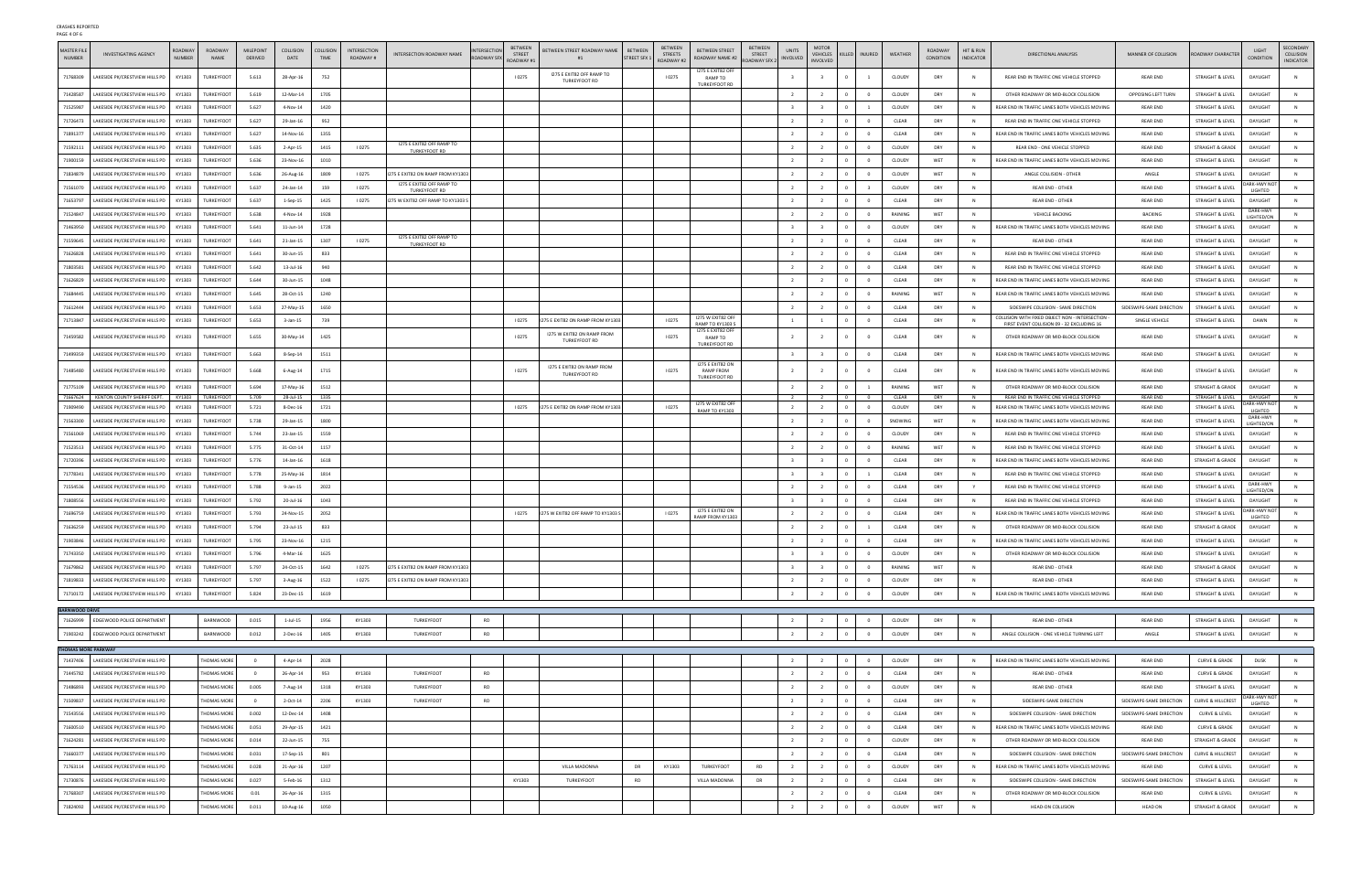| <b>CRASHES REPORTED</b> |  |
|-------------------------|--|
| PAGE 5 OF 6             |  |

| <b>MASTER FILE</b><br><b>NUMBER</b> | <b>INVESTIGATING AGENCY</b>             | ROADWAY<br><b>NUMBER</b> | ROADWAY<br><b>NAME</b>        | MILEPOINT<br>DERIVED | COLLISION<br>DATE | COLLISION<br>TIME | INTERSECTION<br>ROADWAY# | INTERSECTION ROADWAY NAME | BETWEEN<br><b>INTERSECTION</b><br>STREET<br>ROADWAY SFX<br>ROADWAY #1 | BETWEEN STREET ROADWAY NAME<br>#1 | <b>BETWEEN</b><br>STREET SFX | <b>BETWEEN</b><br><b>STREETS</b><br>ROADWAY #2 | <b>BETWEEN STREET</b><br>ROADWAY NAME #2 | <b>BETWEEN</b><br><b>UNITS</b><br>STREET<br>INVOLVED<br>ROADWAY SFX 2 | MOTOI<br>VEHICLES<br>INVOLVED | KILLED         | INJURED                 | WEATHER       | ROADWAY<br>CONDITION | HIT & RUN<br><b>INDICATOR</b> | DIRECTIONAL ANALYSIS                                                                  | MANNER OF COLLISION | ROADWAY CHARACTER               | LIGHT<br>CONDITION         | SECONDARY<br>COLLISION<br><b>INDICATOR</b> |
|-------------------------------------|-----------------------------------------|--------------------------|-------------------------------|----------------------|-------------------|-------------------|--------------------------|---------------------------|-----------------------------------------------------------------------|-----------------------------------|------------------------------|------------------------------------------------|------------------------------------------|-----------------------------------------------------------------------|-------------------------------|----------------|-------------------------|---------------|----------------------|-------------------------------|---------------------------------------------------------------------------------------|---------------------|---------------------------------|----------------------------|--------------------------------------------|
| 71881597                            | LAKESIDE PK/CRESTVIEW HILLS PD          |                          | THOMAS MORE                   | 0.005                | 27-Oct-16         | 1016              | KY1303                   | TURKEYFOOT                | <b>RD</b>                                                             |                                   |                              |                                                |                                          | $\overline{2}$                                                        | 2                             | $\overline{0}$ | $\overline{0}$          | CLOUDY        | DRY                  | Y                             | REAR END - OTHER                                                                      | <b>REAR END</b>     | CURVE & LEVEL                   | DAYLIGHT                   | N                                          |
| 71907462                            | LAKESIDE PK/CRESTVIEW HILLS PD          |                          | THOMAS MORE                   | 0.002                | 6-Dec-16          | 1421              | KY1303                   | TURKEYFOOT                | <b>RD</b>                                                             |                                   |                              |                                                |                                          | $\overline{\mathbf{3}}$                                               | $\overline{\mathbf{3}}$       | $\overline{0}$ | <sup>1</sup>            | CLOUDY        | WET                  | N                             | ANGLE COLLISION - ONE VEHICLE TURNING LEFT                                            | ANGLE               | <b>CURVE &amp; GRADE</b>        | DAYLIGHT                   | N                                          |
| 71757925                            | LAKESIDE PK/CRESTVIEW HILLS PD          |                          | THOMAS MORE                   | 0.001                | 9-Apr-16          | 1615              |                          |                           |                                                                       |                                   |                              |                                                |                                          | $\overline{2}$                                                        | $\overline{2}$                | $\circ$        | $\overline{0}$          | CLEAR         | <b>DRY</b>           | N                             | REAR END IN TRAFFIC LANES BOTH VEHICLES MOVING                                        | <b>REAR END</b>     | <b>CURVE &amp; GRADE</b>        | DAYLIGHT                   | N                                          |
| 71798841                            | LAKESIDE PK/CRESTVIEW HILLS PD          |                          | <b>THOMAS MORE</b>            |                      | 5-Jul-16          | 1305              |                          |                           |                                                                       |                                   |                              |                                                |                                          | $\overline{2}$                                                        | $\overline{2}$                | $\mathbf{0}$   | $\overline{0}$          | CLEAR         | DRY                  | N                             | OTHER ROADWAY OR MID-BLOCK COLLISION                                                  | <b>REAR END</b>     | CURVE & LEVEL                   | DAYLIGHT                   | N                                          |
| 71814678                            | LAKESIDE PK/CRESTVIEW HILLS PD          |                          | THOMAS MORE                   | $\Omega$             | 20-Jul-16         | 1552              | KY1303                   | TURKEYFOOT                | <b>RD</b>                                                             |                                   |                              |                                                |                                          | $\overline{2}$                                                        | $\overline{2}$                | $\mathbf{0}$   | $\overline{0}$          | CLEAR         | DRY                  | N                             | ANGLE COLLISION - OTHER                                                               | ANGLE               | <b>CURVE &amp; GRADE</b>        | DAYLIGHT                   | N                                          |
| 71730471                            | KENTON COUNTY SHERIFF DEPT              |                          | <b>THOMAS MORE</b>            |                      | 8-Feb-16          | 1230              | KY1303                   | TURKEYFOOT                | <b>RD</b>                                                             |                                   |                              |                                                |                                          |                                                                       |                               | $\circ$        | $\mathbf{0}$            | CLEAR         | DRY                  | <b>N</b>                      | REAR END - ONE VEHICLE STOPPED                                                        | <b>REAR END</b>     | STRAIGHT & LEVEI                | DAYLIGHT                   | N <sub>N</sub>                             |
| 71782109                            | LAKESIDE PK/CRESTVIEW HILLS PD          |                          | <b>THOMAS MORE</b>            | 0.086                | 2-Jun-16          | 630               |                          |                           |                                                                       |                                   |                              |                                                |                                          | $\overline{\mathbf{3}}$                                               | - 3                           | $\circ$        | $\overline{0}$          | <b>CLOUDY</b> | DRY                  | <b>N</b>                      | REAR END IN TRAFFIC LANES BOTH VEHICLES MOVING                                        | <b>REAR END</b>     | <b>STRAIGHT &amp; LEVEL</b>     | DAWN                       | N <sub>N</sub>                             |
| 71798837                            | LAKESIDE PK/CRESTVIEW HILLS PD          |                          | THOMAS MORE                   | 0.094                | $3$ -Jul-16       | 1250              |                          |                           |                                                                       |                                   |                              |                                                |                                          | 2                                                                     | 2                             | $^{\circ}$     | $\Omega$                | <b>CLOUDY</b> | WET                  | N                             | REAR END IN TRAFFIC ONE VEHICLE STOPPED                                               | <b>REAR END</b>     | CURVE & LEVEL                   | DAYLIGHT                   | N                                          |
| 71903854                            | LAKESIDE PK/CRESTVIEW HILLS PD          |                          | THOMAS MORE                   | 0.109                | 1-Dec-16          | 1415              |                          |                           |                                                                       |                                   |                              |                                                |                                          | $\overline{2}$                                                        | $\overline{2}$                | $\mathbf{0}$   | $\overline{0}$          | CLEAR         | DRY                  | N                             | REAR END IN TRAFFIC ONE VEHICLE STOPPED                                               | <b>REAR END</b>     | STRAIGHT & LEVEL                | DAYLIGHT                   | N                                          |
| <b>TOWN CENTER BLVD</b>             |                                         |                          |                               |                      |                   |                   |                          |                           |                                                                       |                                   |                              |                                                |                                          |                                                                       |                               |                |                         |               |                      |                               |                                                                                       |                     |                                 |                            |                                            |
| 71400499                            | LAKESIDE PK/CRESTVIEW HILLS PD          |                          | <b>CRESTVIEW HILL</b><br>MALI | 0.018                | 4-Jan-14          | 18                |                          |                           |                                                                       |                                   |                              |                                                |                                          | 2                                                                     | 2                             | $^{\circ}$     | $\overline{1}$          | CLEAR         | DRY                  |                               | REAR END IN TRAFFIC LANES BOTH VEHICLES MOVING                                        | <b>REAR END</b>     | <b>STRAIGHT &amp; GRADE</b>     | DARK-HWY<br>IGHTED/O       | N                                          |
| 71407421                            | LAKESIDE PK/CRESTVIEW HILLS PD          |                          | <b>CRESTVIEW HILL</b>         | 0.012                | 21-Jan-14         | 1330              | KY1303                   | TURKEYFOOT                | <b>RD</b>                                                             |                                   |                              |                                                |                                          | $\overline{2}$                                                        | 2                             | $^{\circ}$     | $\overline{0}$          | SNOWING       | SNOW/SLUSH           |                               | <b>VEHICLE BACKING</b>                                                                | BACKING             | <b>STRAIGHT &amp; GRADE</b>     | DAYLIGHT                   | N                                          |
| 71418819                            | LAKESIDE PK/CRESTVIEW HILLS PD          |                          | MALI<br><b>CRESTVIEW HILL</b> | 0.061                | 14-Feb-14         | 1815              |                          |                           |                                                                       |                                   |                              |                                                |                                          | $\overline{2}$                                                        | 2                             | $^{\circ}$     | $\overline{0}$          | SNOWING       | SNOW/SLUSH           |                               | 1 VEHICLE ENTERING/LEAVING ENTRANCE                                                   | ANGLE               | <b>STRAIGHT &amp; GRADE</b>     | DUSK                       | N                                          |
| 71434822                            | LAKESIDE PK/CRESTVIEW HILLS PD          |                          | MALI<br><b>CRESTVIEW HILL</b> | 0.011                | 30-Mar-14         | 1301              |                          |                           |                                                                       |                                   |                              |                                                |                                          | $\overline{2}$                                                        | $\overline{2}$                | $^{\circ}$     | $\overline{2}$          | CLEAR         | DRY                  | N                             | REAR END IN TRAFFIC ONE VEHICLE STOPPED                                               | <b>REAR END</b>     | <b>STRAIGHT &amp; GRADE</b>     | DAYLIGHT                   | N                                          |
| 71849584                            | LAKESIDE PK/CRESTVIEW HILLS PD          |                          | MALI<br><b>TOWN CENTER</b>    | 0.008                | 14-Sep-16         | 14                | KY1303                   | TURKEYFOOT                | <b>RD</b>                                                             |                                   |                              |                                                |                                          | $\overline{2}$                                                        |                               | $^{\circ}$     | $\overline{0}$          | CLEAR         | DRY                  | N                             | <b>VEHICLE BACKING</b>                                                                | BACKING             | <b>CURVE &amp; GRADE</b>        | DARK-HWY                   | N                                          |
|                                     | LAKESIDE PK/CRESTVIEW HILLS PD          |                          | <b>CRESTVIEW HIL</b>          |                      |                   |                   |                          |                           |                                                                       |                                   |                              |                                                |                                          |                                                                       |                               |                |                         |               |                      |                               |                                                                                       |                     |                                 | IGHTED/OI                  |                                            |
| 71716308                            |                                         |                          | MALL<br><b>CRESTVIEW HIL</b>  | 0.038                | $6$ -Jan-1 $6$    | 1710              |                          |                           |                                                                       |                                   |                              |                                                |                                          | $\overline{2}$                                                        |                               | $^{\circ}$     | $\overline{0}$          | <b>CLOUDY</b> | DRY                  | N                             | OTHER ROADWAY OR MID-BLOCK COLLISION                                                  | OPPOSING LEFT TURN  | <b>STRAIGHT &amp; HILLCREST</b> | DAYLIGHT                   | N                                          |
| 71716724                            | LAKESIDE PK/CRESTVIEW HILLS PD          |                          | MALL                          | 0.057                | 7-Jan-16          | 1614              |                          |                           |                                                                       |                                   |                              |                                                |                                          | $\overline{2}$                                                        | $\overline{2}$                | $^{\circ}$     | $\overline{0}$          | CLEAR         | DRY                  | Y                             | 1 VEHICLE ENTERING/LEAVING ENTRANCE                                                   | ANGLE               | <b>STRAIGHT &amp; HILLCREST</b> | DAYLIGHT                   | N                                          |
| 71849587                            | LAKESIDE PK/CRESTVIEW HILLS PD          |                          | <b>TOWN CENTER</b>            | 0.058                | 17-Sep-16         | 1508              |                          |                           |                                                                       |                                   |                              |                                                |                                          | $\overline{2}$                                                        | $\overline{2}$                | $^{\circ}$     | $\overline{0}$          | CLEAR         | <b>DRY</b>           | N                             | OTHER ROADWAY OR MID-BLOCK COLLISION                                                  | OPPOSING LEFT TURN  | STRAIGHT & GRADE                | DAYLIGHT                   | N                                          |
| <b>I-275 EB EXIT RAMF</b>           |                                         |                          |                               |                      |                   |                   |                          |                           |                                                                       |                                   |                              |                                                |                                          |                                                                       |                               |                |                         |               |                      |                               |                                                                                       |                     |                                 |                            |                                            |
| 71432530                            | LAKESIDE PK/CRESTVIEW HILLS PD          | <b>I0275</b>             |                               | 0.472                | 20-Mar-14         | 1310              |                          |                           |                                                                       |                                   |                              |                                                |                                          | $\overline{2}$                                                        | $\overline{2}$                |                | $\overline{0}$          | CLEAR         | <b>DRY</b>           | N                             | REAR END - ON RAMP                                                                    | <b>REAR END</b>     | <b>CURVE &amp; GRADE</b>        | DAYLIGHT                   | N                                          |
| 71433240                            | LAKESIDE PK/CRESTVIEW HILLS PD          | 10275                    |                               | 0.476                | 24-Mar-14         | 1600              |                          |                           |                                                                       |                                   |                              |                                                |                                          | $\overline{2}$                                                        | $\overline{2}$                | $^{\circ}$     | $\overline{\mathbf{0}}$ | CLOUDY        | DRY                  | N                             | REAR END - ON RAME                                                                    | <b>REAR END</b>     | CURVE & LEVEL                   | DAYLIGHT                   | N                                          |
| 71446673                            | LAKESIDE PK/CRESTVIEW HILLS PD          | 10275                    |                               | 0.473                | 27-Apr-14         | 822               |                          |                           |                                                                       |                                   |                              |                                                |                                          | $\overline{2}$                                                        | $\overline{2}$                | $^{\circ}$     | $\overline{0}$          | CLEAR         | DRY                  |                               | REAR END - ON RAMP                                                                    | <b>REAR END</b>     | STRAIGHT & LEVEL                | DAYLIGHT                   | N                                          |
| 71466250                            | LAKESIDE PK/CRESTVIEW HILLS PD          | 10275                    |                               | 0.48                 | 16-Jun-14         | 1640              |                          |                           |                                                                       |                                   |                              |                                                |                                          | $\overline{2}$                                                        | $\overline{2}$                | $^{\circ}$     | $\overline{0}$          | CLEAR         | DRY                  | N                             | REAR END - ON RAMP                                                                    | <b>REAR END</b>     | <b>CURVE &amp; LEVEL</b>        | DAYLIGHT                   | N                                          |
| 71466596                            | LAKESIDE PK/CRESTVIEW HILLS PD          | 10275                    |                               | 0.473                | 18-Jun-14         | 1958              |                          |                           |                                                                       |                                   |                              |                                                |                                          | $\overline{2}$                                                        | $\overline{2}$                | $^{\circ}$     | $\overline{0}$          | CLEAR         | DRY                  | N                             | <b>REAR END - ON RAMP</b>                                                             | <b>REAR END</b>     | CURVE & LEVEL                   | DAYLIGHT                   | N                                          |
| 71487352                            | LAKESIDE PK/CRESTVIEW HILLS PD          | 10275                    |                               | 0.466                | 11-Aug-14         | 1145              |                          |                           |                                                                       |                                   |                              |                                                |                                          | $\overline{2}$                                                        | $\overline{2}$                | $\mathbf{0}$   | $\overline{0}$          | <b>CLOUDY</b> | DRY                  | N                             | <b>REAR END - ON RAMP</b>                                                             | <b>REAR END</b>     | CURVE & LEVEL                   | DAYLIGHT                   | N                                          |
| 71490079                            | LAKESIDE PK/CRESTVIEW HILLS PD          | I 0275                   |                               | 0.472                | 15-Aug-14         | 2004              |                          |                           |                                                                       |                                   |                              |                                                |                                          | $\overline{2}$                                                        | 2                             | $\mathbf{0}$   | $\overline{0}$          | CLEAR         | DRY                  |                               | <b>REAR END - ON RAMP</b>                                                             | <b>REAR END</b>     | <b>CURVE &amp; LEVEL</b>        | DAYLIGHT                   | N                                          |
| 71495319                            | LAKESIDE PK/CRESTVIEW HILLS PD          | I 0275                   |                               | 0.479                | 27-Aug-14         | 1445              |                          |                           |                                                                       |                                   |                              |                                                |                                          | $\overline{2}$                                                        | $\overline{2}$                | $\mathbf{0}$   | $\overline{0}$          | CLEAR         | DRY                  |                               | <b>REAR END - ON RAMP</b>                                                             | <b>REAR END</b>     | <b>CURVE &amp; LEVEL</b>        | DAYLIGHT                   | N                                          |
| 71499502                            | EDGEWOOD POLICE DEPARTMENT              | <b>I0275</b>             |                               | 0.393                | 8-Sep-14          | 1733              | <b>IO275</b>             | 1275 E                    |                                                                       |                                   |                              |                                                |                                          | $\overline{2}$                                                        | $\overline{2}$                | $\mathbf{0}$   | $\overline{0}$          | CLEAR         | DRY                  | N                             | REAR END - OTHER                                                                      | <b>REAR END</b>     | <b>CURVE &amp; GRADE</b>        | DAYLIGHT                   | N                                          |
| 71509889                            | LAKESIDE PK/CRESTVIEW HILLS PD          | <b>I0275</b>             |                               | 0.471                | 5-Oct-14          | 1800              |                          |                           |                                                                       |                                   |                              |                                                |                                          | $\overline{2}$                                                        | $\overline{2}$                | $\mathbf{0}$   | $\overline{0}$          | RAINING       | WET                  |                               | <b>REAR END - ON RAMP</b>                                                             | <b>REAR END</b>     | CURVE & LEVEL                   | DAYLIGHT                   | N                                          |
| 71509909                            | LAKESIDE PK/CRESTVIEW HILLS PD          | I 0275                   |                               | 0.471                | 5-Oct-14          | 1904              |                          |                           |                                                                       |                                   |                              |                                                |                                          | $\overline{2}$                                                        | $\overline{2}$                | $\mathbf{0}$   | <sup>1</sup>            | <b>CLOUDY</b> | DRY                  |                               | <b>REAR END - ON RAMP</b>                                                             | <b>REAR END</b>     | <b>CURVE &amp; LEVEL</b>        | DARK-HWY                   | N                                          |
|                                     | LAKESIDE PK/CRESTVIEW HILLS PD          | 10275                    |                               | 0.475                | 13-Oct-14         | 735               |                          |                           |                                                                       |                                   |                              |                                                |                                          | $\overline{2}$                                                        | $\overline{2}$                | $\circ$        | $\overline{0}$          | RAINING       | WET                  | N                             | <b>REAR END - ON RAMP</b>                                                             | <b>REAR END</b>     | <b>CURVE &amp; GRADE</b>        | LIGHTED/ON<br>DAWN         | N                                          |
| 71514561                            |                                         |                          |                               |                      |                   |                   |                          |                           |                                                                       |                                   |                              |                                                |                                          |                                                                       |                               |                |                         |               |                      |                               |                                                                                       |                     |                                 |                            |                                            |
| 71523512                            | LAKESIDE PK/CRESTVIEW HILLS PD          | <b>I0275</b>             |                               | 0.478                | 31-Oct-14         | 840               |                          |                           |                                                                       |                                   |                              |                                                |                                          | $\overline{2}$                                                        | $\overline{2}$                | $\mathbf{0}$   | <sup>1</sup>            | CLOUDY        | <b>DRY</b>           | N                             | REAR END - ON RAMP                                                                    | <b>REAR END</b>     | STRAIGHT & LEVEL                | DAYLIGHT<br>DARK-HWY       | N                                          |
| 71524846                            | LAKESIDE PK/CRESTVIEW HILLS PD          | 0275                     |                               | 0.465                | 4-Nov-14          | 1756              |                          |                           |                                                                       |                                   |                              |                                                |                                          | $\overline{2}$                                                        | $\overline{2}$                | $\mathbf{0}$   | $\overline{0}$          | RAINING       | WET                  |                               | REAR END - ON RAME                                                                    | <b>REAR END</b>     | STRAIGHT & LEVEL                | LIGHTED/ON<br>DARK-HWY NOT | N                                          |
| 71525988                            | LAKESIDE PK/CRESTVIEW HILLS PD          | 10275                    |                               | 0.471                | 5-Nov-14          | 2244              |                          |                           |                                                                       |                                   |                              |                                                |                                          | $\overline{2}$                                                        | $\overline{2}$                | $^{\circ}$     | $\overline{0}$          | CLOUDY        | WET                  | N                             | <b>REAR END - ON RAMP</b>                                                             | <b>REAR END</b>     | CURVE & LEVEL                   | LIGHTED                    | N                                          |
| 71528684                            | LAKESIDE PK/CRESTVIEW HILLS PD          | 10275                    |                               | 0.473                | 11-Nov-14         | 1547              |                          |                           |                                                                       |                                   |                              |                                                |                                          | $\overline{2}$                                                        | 2                             | $^{\circ}$     | $\overline{0}$          | RAINING       | WET                  | N                             | <b>REAR END - ON RAMP</b>                                                             | <b>REAR END</b>     | <b>STRAIGHT &amp; GRADE</b>     | <b>DUSK</b><br>DARK-HWY    |                                            |
| 71534448                            | LAKESIDE PK/CRESTVIEW HILLS PD          | 10275                    |                               | 0.463                | 25-Nov-14         | 417               |                          |                           |                                                                       |                                   |                              |                                                |                                          | <sup>1</sup>                                                          | $\mathbf{1}$                  | $\mathbf{0}$   | $\overline{0}$          | CLOUDY        | DRY                  |                               | COLLISION WITH FIXED OBJECT NOT IN GORE                                               | SINGLE VEHICLE      | <b>CURVE &amp; LEVEL</b>        | LIGHTED/ON                 | N                                          |
| 71542353                            | LAKESIDE PK/CRESTVIEW HILLS PD          | 10275                    |                               | 0.419                | 10-Dec-14         | 1613              |                          |                           |                                                                       |                                   |                              |                                                |                                          | 2                                                                     | $\overline{2}$                | $^{\circ}$     | $\overline{0}$          | CLOUDY        | <b>DRY</b>           | N.                            | REAR END - ON RAMP                                                                    | <b>REAR END</b>     | STRAIGHT & LEVEL                | DAYLIGHT                   | N                                          |
| 71543554                            | LAKESIDE PK/CRESTVIEW HILLS PD          | 10275                    |                               | 0.477                | 11-Dec-14         | 912               |                          |                           |                                                                       |                                   |                              |                                                |                                          | $\overline{2}$                                                        | 2                             | $^{\circ}$     | $\mathbf{1}$            | CLOUDY        | DRY                  | N                             | REAR END - ON RAMP                                                                    | REAR END            | CURVE & LEVEL                   | DAYLIGHT                   | N                                          |
| 71543561                            | LAKESIDE PK/CRESTVIEW HILLS PD          | 10275                    |                               | 0.479                | 14-Dec-14         | 1807              |                          |                           |                                                                       |                                   |                              |                                                |                                          | 2                                                                     | $\overline{2}$                | $^{\circ}$     | $\mathbf{1}$            | <b>CLOUDY</b> | DRY                  |                               | REAR END - ON RAMP                                                                    | <b>REAR END</b>     | CURVE & LEVEL                   | DARK-HWY<br>LIGHTED/ON     | N                                          |
| 71558240                            | LAKESIDE PK/CRESTVIEW HILLS PD          | 10275                    |                               | 0.474                | 26-Dec-14         | 1550              |                          |                           |                                                                       |                                   |                              |                                                |                                          | 2                                                                     | $\overline{2}$                | $\mathbf{0}$   | $\overline{0}$          | <b>CLOUDY</b> | DRY                  | N                             | REAR END - ON RAMP                                                                    | <b>REAR END</b>     | CURVE & LEVEL                   | DAYLIGHT                   | N                                          |
| 71553922                            | LAKESIDE PK/CRESTVIEW HILLS PD          | 10275                    |                               | 0.481                | 9-Jan-15          | 652               |                          |                           |                                                                       |                                   |                              |                                                |                                          | $\overline{2}$                                                        | $\overline{2}$                | $\mathbf{0}$   | $\overline{0}$          | SNOWING       | WET                  | N                             | REAR END - ON RAMP                                                                    | <b>REAR END</b>     | CURVE & LEVEL                   | DARK-HWY<br>LIGHTED/OI     | N                                          |
| 71556015                            | LAKESIDE PK/CRESTVIEW HILLS PD          | 10275                    |                               | 0.47                 | 12-Jan-15         | 1615              |                          |                           |                                                                       |                                   |                              |                                                |                                          | $\overline{2}$                                                        | $\overline{2}$                | $\mathbf{0}$   | $\overline{\mathbf{0}}$ | CLEAR         | WET                  | N                             | REAR END - ON RAMP                                                                    | <b>REAR END</b>     | STRAIGHT & GRADE                | DAYLIGHT                   | N                                          |
| 71575542                            | LAKESIDE PK/CRESTVIEW HILLS PD          | 10275                    |                               | 0.475                | 28-Feb-15         | 1555              |                          |                           |                                                                       |                                   |                              |                                                |                                          | $\overline{2}$                                                        | $\overline{2}$                | $\mathbf{0}$   | $\overline{\mathbf{0}}$ | CLEAR         | DRY                  | N                             | REAR END - ON RAMP                                                                    | <b>REAR END</b>     | STRAIGHT & LEVEL                | DAYLIGHT                   | N                                          |
| 71588369                            | LAKESIDE PK/CRESTVIEW HILLS PD          | 10275                    |                               | 0.481                | 30-Mar-15         | 1809              |                          |                           |                                                                       |                                   |                              |                                                |                                          | $\overline{2}$                                                        | $\overline{2}$                | $\overline{0}$ | $\overline{0}$          | CLEAR         | <b>DRY</b>           | N                             | REAR END - ON RAMP                                                                    | <b>REAR END</b>     | CURVE & LEVEL                   | DAYLIGHT                   | N                                          |
| 71589904                            | LAKESIDE PK/CRESTVIEW HILLS PD          | 10275                    |                               | 0.472                | 31-Mar-15         | 1508              |                          |                           |                                                                       |                                   |                              |                                                |                                          | $\overline{2}$                                                        | $\overline{2}$                | $\overline{0}$ | $\overline{0}$          | CLEAR         | <b>DRY</b>           | N                             | REAR END - ON RAMP                                                                    | <b>REAR END</b>     | CURVE & LEVEL                   | DAYLIGHT                   | N                                          |
| 71590769                            | LAKESIDE PK/CRESTVIEW HILLS PD          | 10275                    |                               | 0.473                | 6-Apr-15          | 1000              |                          |                           |                                                                       |                                   |                              |                                                |                                          | $\overline{2}$                                                        | $\overline{2}$                | $\overline{0}$ | $\overline{2}$          | CLOUDY        | <b>DRY</b>           | N                             | REAR END - ON RAMP                                                                    | <b>REAR END</b>     | CURVE & LEVEL                   | DAYLIGHT                   | N                                          |
| 71594289                            | LAKESIDE PK/CRESTVIEW HILLS PD          | I0275                    |                               | 0.47                 | 15-Apr-15         | 1539              |                          |                           |                                                                       |                                   |                              |                                                |                                          | $\overline{2}$                                                        | $\overline{2}$                | $\overline{0}$ | $\mathbf{1}$            | CLEAR         | <b>DRY</b>           | N                             | REAR END - ON RAMP                                                                    | <b>REAR END</b>     | STRAIGHT & GRADE                | DAYLIGHT                   | N                                          |
|                                     | LAKESIDE PK/CRESTVIEW HILLS PD          | <b>I</b> 0275            |                               | 0.481                |                   | 903               |                          |                           |                                                                       |                                   |                              |                                                |                                          | $\overline{2}$                                                        | $\overline{2}$                | $\overline{0}$ | $\overline{0}$          | CLOUDY        | <b>DRY</b>           | N                             | REAR END - ON RAMP                                                                    | <b>REAR END</b>     | <b>CURVE &amp; GRADE</b>        | DAYLIGHT                   |                                            |
| 71594818                            |                                         |                          |                               |                      | 16-Apr-15         |                   |                          |                           |                                                                       |                                   |                              |                                                |                                          |                                                                       |                               |                |                         |               |                      |                               |                                                                                       |                     |                                 |                            | N                                          |
| 71594819                            | LAKESIDE PK/CRESTVIEW HILLS PD          | I0275                    |                               | 0.452                | 16-Apr-15         | 1420              |                          |                           |                                                                       |                                   |                              |                                                |                                          | $\overline{\mathbf{3}}$                                               | $\overline{\mathbf{3}}$       | $\overline{0}$ | $\overline{2}$          | CLEAR         | DRY                  | N                             | REAR END - ON RAMP                                                                    | <b>REAR END</b>     | <b>CURVE &amp; GRADE</b>        | DAYLIGHT                   | N                                          |
| 71599620                            | LAKESIDE PK/CRESTVIEW HILLS PD          | I0275                    |                               | 0.477                | 27-Apr-15         | 1319              |                          |                           |                                                                       |                                   |                              |                                                |                                          | $\overline{2}$                                                        | $\overline{2}$                | $\overline{0}$ | $\overline{0}$          | CLEAR         | <b>DRY</b>           | N                             | REAR END - ON RAMP                                                                    | <b>REAR END</b>     | <b>CURVE &amp; GRADE</b>        | DAYLIGHT                   | N                                          |
| 71599623                            | LAKESIDE PK/CRESTVIEW HILLS PD          | 10275                    |                               | 0.476                | 27-Apr-15         | 1734              |                          |                           |                                                                       |                                   |                              |                                                |                                          | $\overline{2}$                                                        | $\overline{2}$                | $\overline{0}$ | $\overline{0}$          | CLEAR         | <b>DRY</b>           | N                             | REAR END - ON RAMP                                                                    | <b>REAR END</b>     | CURVE & LEVEL                   | DAYLIGHT                   | N                                          |
| 71600508                            | LAKESIDE PK/CRESTVIEW HILLS PD          | 10275                    |                               | 0.478                | 29-Apr-15         | 1106              |                          |                           |                                                                       |                                   |                              |                                                |                                          | $\overline{2}$                                                        | $\overline{2}$                | $\overline{0}$ | $\overline{0}$          | CLEAR         | <b>DRY</b>           | N                             | REAR END - ON RAMP                                                                    | <b>REAR END</b>     | <b>CURVE &amp; GRADE</b>        | DAYLIGHT                   | N                                          |
| 71617297                            | LAKESIDE PK/CRESTVIEW HILLS PD          | I0275                    |                               | 0.476                | 8-Jun-15          | 1528              |                          |                           |                                                                       |                                   |                              |                                                |                                          | $\overline{2}$                                                        | $\overline{2}$                | $\overline{0}$ | $\overline{0}$          | CLOUDY        | DRY                  | N                             | REAR END - ON RAMP                                                                    | <b>REAR END</b>     | CURVE & LEVEL                   | DAYLIGHT                   | N                                          |
| 71623244                            | LAKESIDE PK/CRESTVIEW HILLS PD          | I0275                    |                               | 0.477                | 22-Jun-15         | 1559              |                          |                           |                                                                       |                                   |                              |                                                |                                          | $\overline{2}$                                                        | $\overline{2}$                | $\overline{0}$ | $\overline{0}$          | CLEAR         | DRY                  | N                             | REAR END - ON RAMP                                                                    | <b>REAR END</b>     | CURVE & LEVEL                   | DAYLIGHT                   | N                                          |
| 71654500                            | LAKESIDE PK/CRESTVIEW HILLS PD          | I0275                    |                               | 0.642                | 3-Sep-15          | 830               |                          |                           |                                                                       |                                   |                              |                                                |                                          | $\overline{2}$                                                        | 2                             | $\overline{0}$ | $\overline{0}$          | CLEAR         | DRY                  | N                             | REAR END - ON RAMP                                                                    | <b>REAR END</b>     | CURVE & LEVEL                   | DAYLIGHT                   | N                                          |
| 71662400                            | LAKESIDE PK/CRESTVIEW HILLS PD          | I0275                    |                               | 0.644                | 18-Sep-15         | 1108              | KY1303                   | TURKEYFOOT                | <b>RD</b>                                                             |                                   |                              |                                                |                                          | $\overline{1}$                                                        | <sup>1</sup>                  | $\overline{0}$ | $\overline{\mathbf{0}}$ | CLEAR         | <b>DRY</b>           | N                             | COLLISION WITH FIXED OBJECT IN INTERSECTION - FIRST<br><b>EVENT COLLISION 09 - 32</b> | SINGLE VEHICLE      | CURVE & LEVEL                   | DAYLIGHT                   | N                                          |
|                                     | 71696756 LAKESIDE PK/CRESTVIEW HILLS PD | <b>IO275</b>             |                               | 0.628                | 24-Nov-15         | 622               |                          |                           |                                                                       |                                   |                              |                                                |                                          | $\overline{2}$                                                        | 2                             | $\mathbf 0$    |                         | CLEAR         | DRY                  | N                             | REAR END - ON RAMP                                                                    | <b>REAR END</b>     | <b>STRAIGHT &amp; GRADE</b>     | DAWN                       | N                                          |